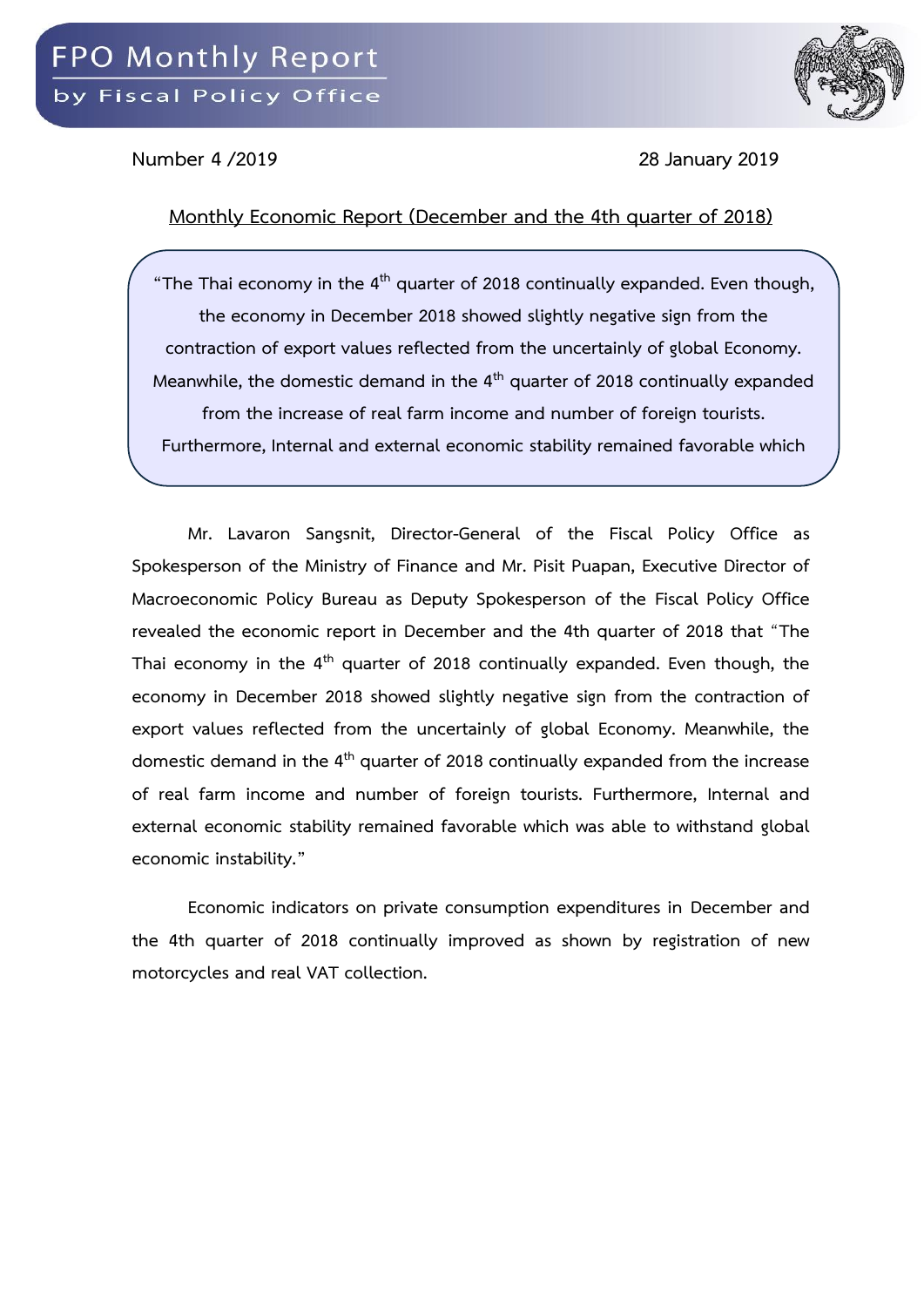|                                           | 2017  |         | 2017           |                | 2018           |                |                |                |         |            |            |  |  |
|-------------------------------------------|-------|---------|----------------|----------------|----------------|----------------|----------------|----------------|---------|------------|------------|--|--|
| Private Consumption Indicators            |       | 2018    | O <sub>3</sub> | O <sub>4</sub> | O <sub>1</sub> | O <sub>2</sub> | O <sub>3</sub> | O <sub>4</sub> | Nov     | <b>Dec</b> | <b>YTD</b> |  |  |
| Real VAT collection (%YoY)                | 3.7%  | 5.6%    | 5.9%           | 4.6%           | 4.1%           | 6.0%           | 6.6%           | 5.8%           | 9.6%    | 0.9%       | 5.6%       |  |  |
| %gog SA / %mom SA                         |       |         | 1.6%           | 0.2%           | 1.2%           | 2.7%           | 2.3%           | $-0.4%$        | $-0.7%$ | $-5.1%$    |            |  |  |
| Import volume of consumption goods (%YoY) | 4.7%  | 8.3%    | 5.3%           | 10.0%          | 7.5%           | 11.5%          | 6.1%           | 8.2%           | 9.4%    | $-3.1%$    | 8.3%       |  |  |
| %gog SA / %mom SA                         |       |         | 2.3%           | 2.7%           | 1.2%           | 5.0%           | $-2.7%$        | $-3.3%$        | $-3.7%$ | $-7.1%$    |            |  |  |
| Passenger car sales (%YoY)                | 23.7% | 15.4%   | 11.2%          | 33.9%          | 12.1%          | 23.6%          | 21.2%          | 6.8%           | 12.8%   | $-2.7%$    | 15.4%      |  |  |
| %gog SA / %mom SA                         |       |         | 1.7%           | 11.5%          | 0.0%           | 8.8%           | $-0.1%$        | $-1.2%$        | 2.6%    | $-6.4%$    |            |  |  |
| Registration of new motorcycles (%YoY)    | 4.5%  | $-2.9%$ | 0.2%           | 6.5%           | $-1.7%$        | $-5.8%$        | $-3.7%$        | $-0.2%$        | $-6.1%$ | 4.8%       | $-2.9%$    |  |  |
| %gog SA / %mom SA                         |       |         | $-2.9%$        | 2.0%           | $-4.3%$        | $-0.6%$        | $-0.5%$        | 5.4%           | $-2.7%$ | 3.2%       |            |  |  |
| Consumer confidence index (level)         | 64.0  | 67.8    | 62.4           | 65.2           | 66.7           | 67.5           | 69.6           | 67.4           | 67.5    | 66.3       | 67.8       |  |  |
| Farmers' real incomes (FPO) (%YoY)        | 4.1%  | $-0.7%$ | 2.3%           | $-8.6%$        | $-1.7%$        | 4.6%           | $-3.0%$        | $-1.8%$        | $-6.4%$ | 1.7%       | $-0.7%$    |  |  |

**Economic indicators on private investment in December 2018 showed expanding sign in both investment in equipment and machinery sector and construction sector as reflected by commercial car sales which expanded for 18th consecutive month and real estate tax collection. Therefore, economic indicators on private investment in the 4th quarter of 2018 in overall continually expanded.**

|                                          |         |       |                | 2017           |                |                |                | 2018           |          |            |            |
|------------------------------------------|---------|-------|----------------|----------------|----------------|----------------|----------------|----------------|----------|------------|------------|
| Private Investment Indicators            | 2017    | 2018  | O <sub>3</sub> | O <sub>4</sub> | O <sub>1</sub> | O <sub>2</sub> | O <sub>3</sub> | O <sub>4</sub> | Nov      | <b>Dec</b> | <b>YTD</b> |
| Machinery and equipment sector           |         |       |                |                |                |                |                |                |          |            |            |
| Import volume of capital goods (%YoY)    | 6.3%    | 3.5%  | 8.4%           | 6.2%           | 9.1%           | 5.6%           | $-0.9%$        | 0.7%           | 5.1%     | $-3.6%$    | 3.5%       |
| %gog SA / %mom SA                        |         |       | 3.3%           | $-0.6%$        | 3.9%           | $-0.8%$        | $-3.2%$        | 0.2%           | 6.3%     | $-7.4%$    |            |
| Commercial car sales (%YoY)              | 7.5%    | 22.2% | 12.8%          | 9.5%           | 13.0%          | 28.2%          | 22.8%          | 24.9%          | 26.9%    | 16.5%      | 22.2%      |
| %gog SA / %mom SA                        |         |       | 5.3%           | $-0.8%$        | 7.6%           | 14.0%          | 0.8%           | 1.3%           | $-2.1%$  | $-4.1%$    |            |
| Construction sector                      |         |       |                |                |                |                |                |                |          |            |            |
| Real estate tax collection (%YoY)        | $-0.9%$ | 13.7% | 12.3%          | 3.1%           | 14.8%          | 16.8%          | 14.9%          | 9.4%           | 2.1%     | 10.5%      | 13.7%      |
| %gog SA / %mom SA                        |         |       | 6.2%           | $-2.0%$        | 7.0%           | 4.7%           | 4.8%           | $-6.7%$        | $-10.3%$ | 3.9%       |            |
| Cement sales (%YoY)                      | 1.3%    | 4.9%  | 3.5%           | 3.1%           | 1.6%           | 4.0%           | 8.8%           | 5.6%           | 5.4%     | $-1.4%$    | 4.9%       |
| %gog SA / %mom SA                        |         |       | 0.9%           | 2.8%           | 0.5%           | $-0.1%$        | 5.7%           | $-0.5%$        | $-0.2%$  | $-6.2%$    |            |
| Construction material price index (%YoY) | 1.9%    | 2.6%  | 3.0%           | 3.6%           | 2.8%           | 3.6%           | 3.2%           | 1.0%           | 1.3%     | 0.5%       | 2.6%       |

**For the fiscal sector, total government expenditure** in December 2018 was amounted at 269.2 billion baht and annual budgetary expenditure was disbursed at 245.5 billion baht as a result of current expenditure which was disbursed at 214.0 billion baht, capital expenditure which was disbursed at 31.5 billion baht, and carry-over budget which was disbursed at 23.7 billion baht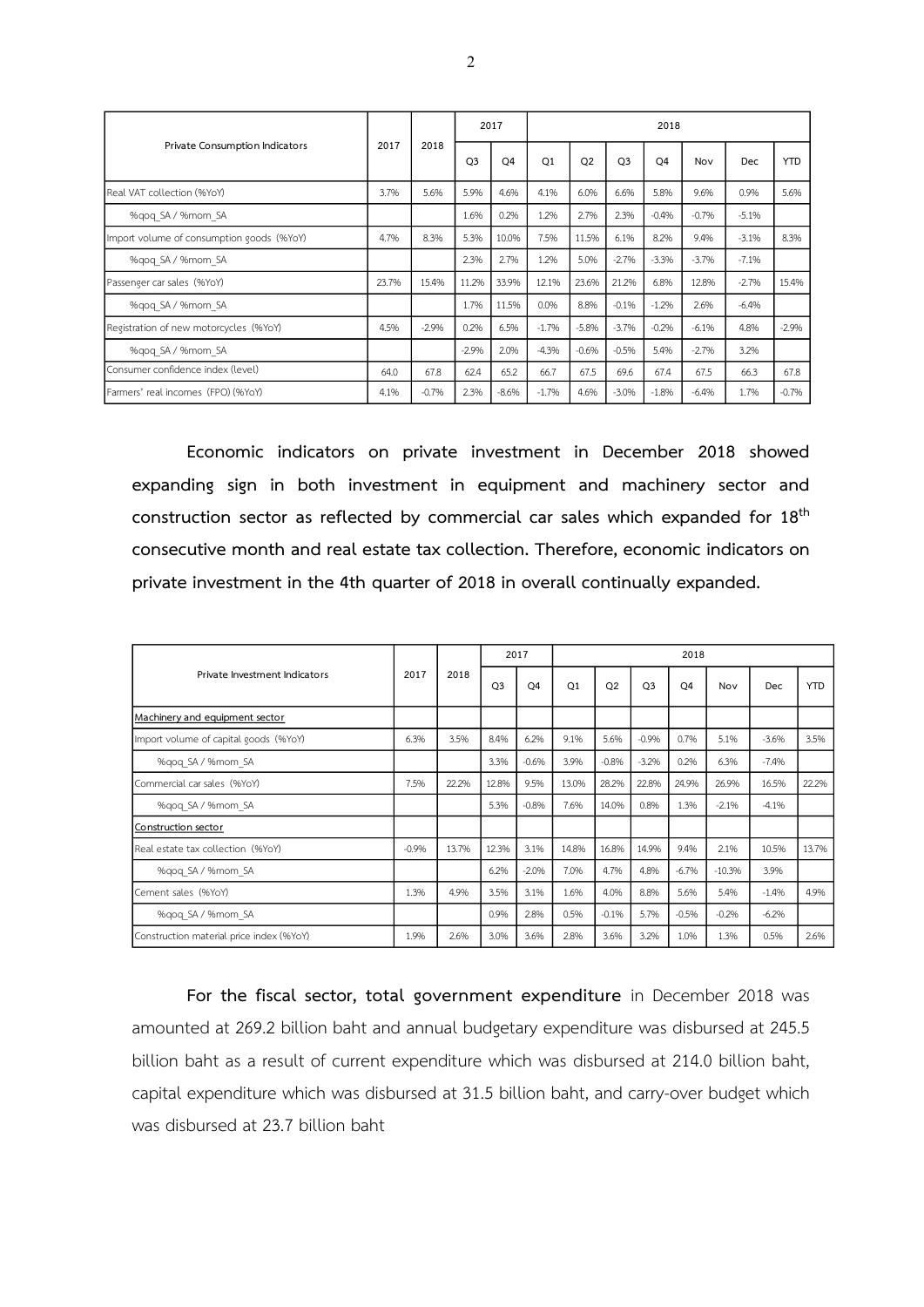| <b>Fiscal Sector Indicators</b> |         |         |               |               | FY2018                   |               |               | FY2019   |            |             |
|---------------------------------|---------|---------|---------------|---------------|--------------------------|---------------|---------------|----------|------------|-------------|
| (Billion Baht)                  | FY2017  | FY2018  | Q1/<br>FY2018 | Q2/<br>FY2018 | Q <sub>3</sub><br>FY2018 | Q4/<br>FY2018 | Q1/<br>FY2019 | Nov      | <b>Dec</b> | <b>FYTD</b> |
| Total Expenditure               | 2,890.5 | 3,007.2 | 967.5         | 630.7         | 738.4                    | 670.6         | 963.7         | 226.3    | 269.2      | 963.7       |
| (96YoY)                         | 3.0%    | 4.0%    | $-0.2%$       | $-0.9%$       | 13.3%                    | 5.9%          | $-0.4%$       | $-9.6%$  | $-6.8%$    | $-0.4%$     |
| Annual Expenditure              | 2,686.6 | 2,792.1 | 897.8         | 572.8         | 695.6                    | 625.9         | 893.0         | 199.7    | 245.5      | 893.0       |
| (%YoY)                          | 4.2%    | 3.9%    | 2.5%          | $-0.7%$       | 11.3%                    | 2.8%          | $-0.5%$       | $-9.7%$  | $-6.5%$    | $-0.5%$     |
| Current Expenditure             | 2,305.8 | 2,411.8 | 810.6         | 479.2         | 603.7                    | 518.3         | 817.7         | 181.4    | 214.0      | 817.7       |
| (96YoY)                         | 4.1%    | 4.6%    | 3.4%          | 0.3%          | 11.5%                    | 3.1%          | 0.9%          | $-10.2%$ | $-5.6%$    | 0.9%        |
| Capital Expenditure             | 380.8   | 380.3   | 87.2          | 93.6          | 91.9                     | 107.6         | 75.2          | 18.3     | 31.5       | 75.2        |
| (96YoY)                         | 4.4%    | $-0.1%$ | $-5.4%$       | $-5.2%$       | 10.0%                    | 1.3%          | $-13.7%$      | $-4.7%$  | $-12.2%$   | $-13.7%$    |
| Carry-over budget (last year)   | 204.0   | 215.1   | 69.7          | 57.9          | 42.8                     | 44.7          | 70.8          | 26.6     | 23.7       | 70.8        |

**External demand as reflected by export values in December 2018 was 19.4 billion USD decreased by -1.72 percent per year. Meanwhile, import values were 18.3 billion USD. As a result, trade balance in December 2018 showed a surplus of 1,065 million USD. Furthermore, export values in the 4th quarter of 2018 was 62.4 billion USD increased by 2.0 percent per year.**

| Export              | Share  | 2017    | 2018    |                | 2017    | 2018  |                |                |          |          |            |            |  |  |
|---------------------|--------|---------|---------|----------------|---------|-------|----------------|----------------|----------|----------|------------|------------|--|--|
|                     |        |         |         | Q <sub>3</sub> | Q4      | Q1    | Q <sub>2</sub> | Q <sub>3</sub> | Q4       | Nov      | <b>Dec</b> | <b>YTD</b> |  |  |
| <b>Total Export</b> | 100.0% | 9.9%    | 6.7%    | 12.3%          | 11.6%   | 11.7% | 10.9%          | 3.0%           | 2.0%     | $-1.0%$  | $-1.7%$    | 6.7%       |  |  |
| China               | 12.0%  | 24.0%   | 2.3%    | 22.0%          | 14.1%   | 2.6%  | 15.8%          | $-2.8%$        | $-4.6%$  | $-8.9%$  | $-7.3%$    | 2.3%       |  |  |
| U.S.A               | 11.1%  | 8.5%    | 5.4%    | 8.3%           | 10.7%   | 9.1%  | 6.7%           | 0.0%           | 6.7%     | 11.9%    | 0.6%       | 5.4%       |  |  |
| Japan               | 9.9%   | 7.7%    | 13.0%   | 10.4%          | 9.1%    | 24.7% | 11.3%          | 8.7%           | 8.4%     | 4.3%     | 2.7%       | 13.0%      |  |  |
| <b>EU</b>           | 9.0%   | 8.1%    | 5.0%    | 6.8%           | 11.3%   | 10.6% | 11.2%          | 2.5%           | $-3.7%$  | $-2.0%$  | $-5.0%$    | 5.0%       |  |  |
| Australia           | 5.1%   | 3.5%    | 2.9%    | 0.3%           | 17.4%   | 13.8% | 10.3%          | $-3.3%$        | $-7.2%$  | $-11.8%$ | $-7.6%$    | 2.9%       |  |  |
| Hong Kong           | 5.0%   | 7.2%    | 1.8%    | 7.7%           | 2.8%    | 1.4%  | 9.5%           | 2.7%           | $-6.2%$  | $-11.1%$ | $-4.0%$    | 1.8%       |  |  |
| Vietnam             | 5.1%   | 22.9%   | 11.8%   | 25.8%          | 17.7%   | 18.5% | 6.7%           | 13.1%          | 10.1%    | 15.7%    | 0.2%       | 11.8%      |  |  |
| Malaysia            | 4.6%   | 7.4%    | 12.4%   | 10.0%          | 16.5%   | 15.4% | 12.1%          | 19.3%          | 3.5%     | 2.7%     | 1.8%       | 12.4%      |  |  |
| Middle East         | 3.4%   | $-1.8%$ | $-5.0%$ | 5.0%           | 7.1%    | 10.8% | $-10.3%$       | $-5.4%$        | $-13.7%$ | $-17.4%$ | $-16.0%$   | $-5.0%$    |  |  |
| Indonesia           | 4.0%   | 8.2%    | 13.9%   | 2.6%           | 20.2%   | 20.1% | 9.7%           | 17.5%          | 8.7%     | $-2.3%$  | 4.4%       | 13.9%      |  |  |
| Singapore           | 3.7%   | 0.8%    | 13.6%   | $-0.1%$        | $-1.9%$ | 12.3% | $-7.6%$        | 24.9%          | 29.2%    | $-1.4%$  | 18.8%      | 13.6%      |  |  |
| Philippines         | 3.1%   | 8.6%    | 13.7%   | 8.6%           | 18.8%   | 14.0% | 23.2%          | 23.3%          | $-3.2%$  | $-18.2%$ | 9.9%       | 13.7%      |  |  |
| Africa              | 3.0%   | 10.9%   | 9.7%    | 19.7%          | 20.3%   | 20.7% | 20.1%          | 4.1%           | $-2.9%$  | $-9.8%$  | $-5.9%$    | 9.7%       |  |  |
| India               | 3.0%   | 25.7%   | 17.3%   | 27.4%          | 46.3%   | 31.7% | 27.3%          | 13.8%          | $-0.2%$  | 3.6%     | $-12.9%$   | 17.3%      |  |  |
| South Korea         | 1.9%   | 14.4%   | 4.9%    | 11.8%          | 0.7%    | 5.3%  | 11.1%          | 2.1%           | 0.8%     | $-1.8%$  | $-9.1%$    | 4.9%       |  |  |
| Taiwan              | 1.6%   | 19.0%   | $-1.3%$ | 24.9%          | 11.9%   | 11.4% | 1.5%           | $-11.2%$       | $-5.5%$  | $-3.0%$  | $-9.0%$    | $-1.3%$    |  |  |
| PS. ASEAN-9         | 27.1%  | 8.9%    | 14.7%   | 9.6%           | 11.2%   | 14.8% | 12.8%          | 22.3%          | 9.4%     | 4.9%     | 2.0%       | 14.7%      |  |  |
| PS. ASEAN-5         | 15.5%  | 6.1%    | 13.4%   | 5.2%           | 13.2%   | 15.7% | 8.2%           | 21.0%          | 9.0%     | $-4.3%$  | 8.0%       | 13.4%      |  |  |
| PS. Indochina-4     | 11.6%  | 12.9%   | 16.6%   | 16.3%          | 8.9%    | 13.6% | 19.8%          | 24.2%          | 9.9%     | 17.6%    | $-4.2%$    | 16.6%      |  |  |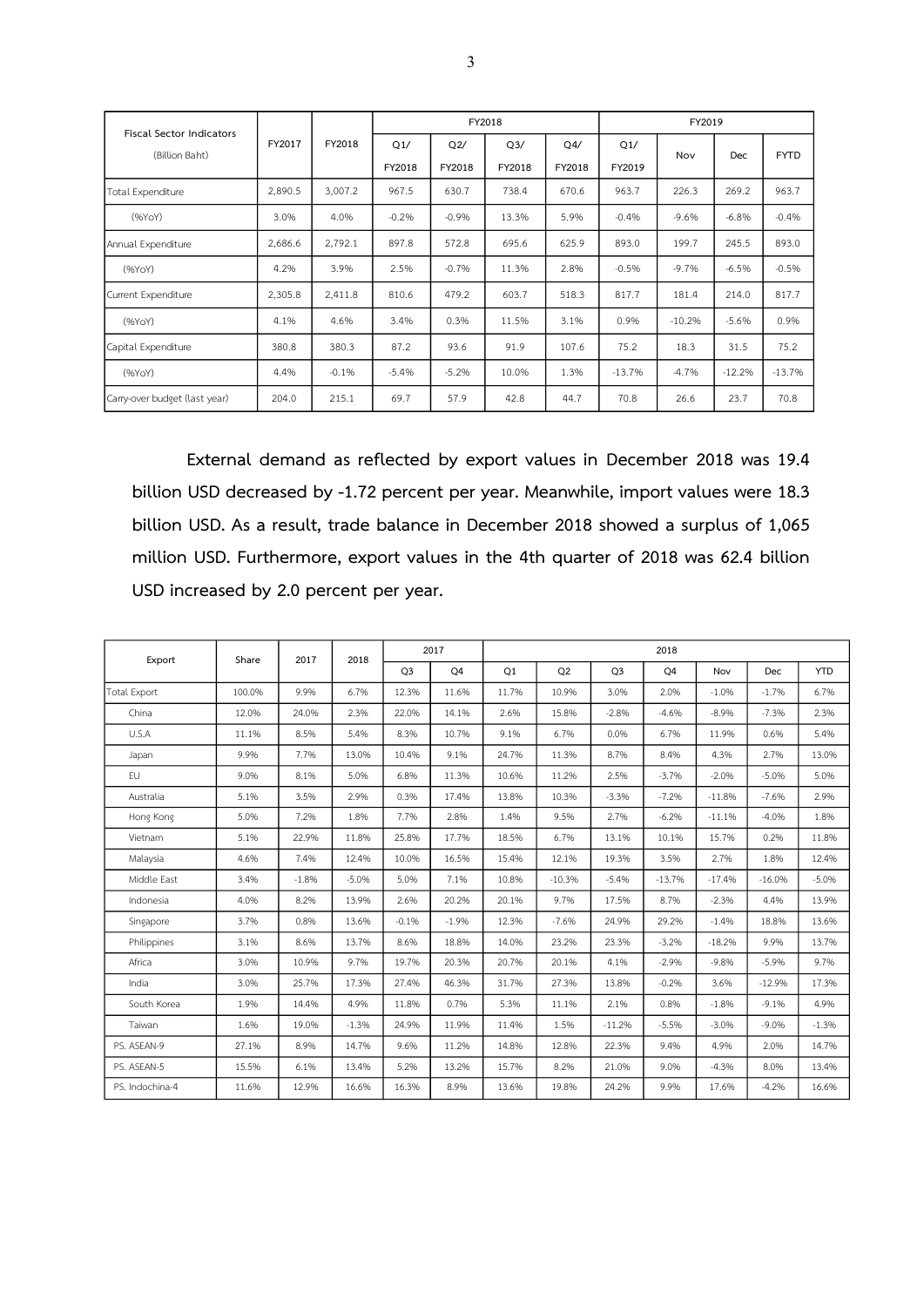**Supply-side indicators were supported by Agricultural Product Index (API) and number of foreign tourists.**

|                                                |      |      | 2017           |         | 2018  |                |                |                |         |      |            |  |  |
|------------------------------------------------|------|------|----------------|---------|-------|----------------|----------------|----------------|---------|------|------------|--|--|
| Supply Side Indicators                         | 2017 | 2018 | O <sub>3</sub> | Q4      | Q1    | Q <sub>2</sub> | O <sub>3</sub> | O <sub>4</sub> | Nov     | Dec  | <b>YTD</b> |  |  |
| Agricultural Production Index (%YoY) /6        | 7.0% | 5.5% | 16.9%          | $-2.3%$ | 12.2% | 12.1%          | 1.3%           | $-0.1%$        | $-4.2%$ | 3.1% | 5.5%       |  |  |
| Thai Industries Sentiment Index (TISI) (level) | 86.3 | 91.6 | 85.2           | 87.3    | 90.5  | 90.3           | 92.4           | 93.2           | 93.9    | 93.2 | 91.6       |  |  |
| Number of Inbound Foreign Tourists (%YoY)      | 9.4% | 7.5% | 7.7%           | 20.2%   | 15.5% | 8.4%           | 1.9%           | 4.3%           | 4.5%    | 7.7% | 7.5%       |  |  |
| %gog SA / %mom SA                              |      |      | 3.6%           | 1.0%    | 4.1%  | $-0.6%$        | $-2.5%$        | 3.9%           | 2.9%    | 3.9% |            |  |  |

**Internal economic stability remained favourable and external economic stability remained robust.**

|                                                            | 2017  |       |                | 2017           | 2018           |                |                |                |       |         |            |  |  |  |
|------------------------------------------------------------|-------|-------|----------------|----------------|----------------|----------------|----------------|----------------|-------|---------|------------|--|--|--|
| Macroeconomic stability indicators                         |       | 2018  | O <sub>3</sub> | O <sub>4</sub> | O <sub>1</sub> | O <sub>2</sub> | O <sub>3</sub> | O <sub>4</sub> | Nov   | Dec     | <b>YTD</b> |  |  |  |
| Internal Stability                                         |       |       |                |                |                |                |                |                |       |         |            |  |  |  |
| Unemployment rate (%)                                      | 1.2%  | 1.1%  | 1.2%           | 1.1%           | 1.3%           | 1.1%           | 1.0%           | 1.0%           | 1.0%  | 0.9%    | 1.1%       |  |  |  |
| Producer price index (%YoY)                                | 0.7%  | 0.4%  | $-0.5%$        | 0.0%           | $-1.5%$        | 0.6%           | 1.7%           | 0.7%           | 0.9%  | $-0.5%$ | 0.4%       |  |  |  |
| Headline inflation (%YoY)                                  | 0.7%  | 1.1%  | 0.4%           | 0.9%           | 0.6%           | 1.3%           | 1.5%           | 0.8%           | 0.9%  | 0.4%    | 1.1%       |  |  |  |
| Core inflation (%YoY)                                      | 0.6%  | 0.7%  | 0.5%           | 0.6%           | 0.6%           | 0.8%           | 0.8%           | 0.7%           | 0.7%  | 0.7%    | 0.7%       |  |  |  |
| Public debt (% of GDP)                                     | 41.2% | N/A   | 41.9%          | 41.2%          | 41.2%          | 41.0%          | 41.7%          | 0.0%           | 41.8% | N/A     | 41.8%      |  |  |  |
| <b>External Stability</b>                                  |       |       |                |                |                |                |                |                |       |         |            |  |  |  |
| Current Account Balance (Billion USD)                      | 50.2  | N/A   | 14.9           | 12.4           | 15.1           | 6.5            | 4.2            | 3.5            | 1.6   | N/A     | 29.3       |  |  |  |
| International Reserves Position (Billion USD)              | 202.6 | 205.7 | 199.3          | 202.6          | 215.6          | 206.8          | 204.5          | 205.7          | 203.2 | 205.7   | 205.7      |  |  |  |
| Net Forward (Billion USD)                                  | 36.7  | 33.7  | 31.2           | 36.7           | 35.8           | 33.0           | 31.9           | 33.7           | 32.2  | 33.7    | 33.7       |  |  |  |
| International reserves to short term external debt (times) | 2.9   | N/A   | 3.1            | 2.9            | 3.2            | 3.1            | 3.1            | N/A            | 3.2   | N/A     | 3.2        |  |  |  |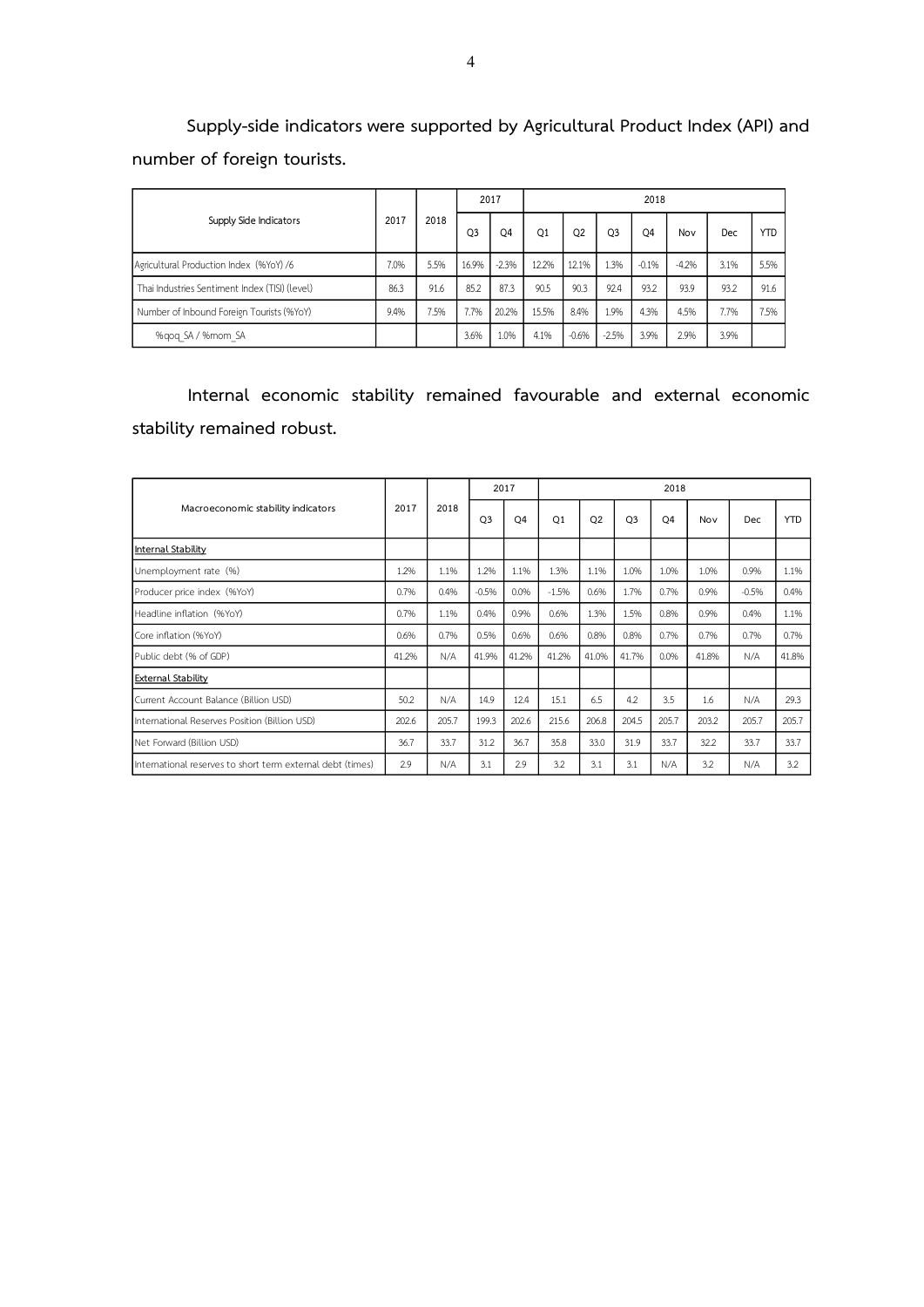## **Table 1 Monthly Economic Indicator**

| 2017<br>2018<br><b>Jan 18</b><br>Feb 18<br><b>Mar 18</b><br>Apr 18<br>May 18<br><b>Jun 18</b><br><b>Jul 18</b><br>Aug 18<br>Sep 18<br>Oct 18<br>Nov 18<br>Dec 18<br><b>YTD</b><br>External sector<br>- Dubai crude oil price (US\$/Barrel) /7<br>53.2<br>69.4<br>66.2<br>62.7<br>62.7<br>68.3<br>74.4<br>73.6<br>73.1<br>72.4<br>77.2<br>79.4<br>65.6<br>57.4<br>69.4<br>$1.00 - 1.25$<br>$2.25 - 2.50$<br>2.00-2.25<br>2.00-2.25<br>2.00-2.25<br>$2.00 - 2.25$<br>$2.25 - 2.50$<br>$2.25 - 2.50$<br>- Fed funds rate (%) /7<br>$1.00 - 1.25$<br>$1.00 - 1.25$<br>1.50-1.75<br>1.50-1.75<br>1.75-2.00<br>1.75-2.00<br>1.75-2.00<br>Fiscal sector<br>- Government expenditure (Billion baht) /1<br>967.5<br>963.7<br>244.6<br>166.0<br>220.2<br>246.4<br>189.6<br>302.5<br>213.0<br>179.0<br>278.6<br>468.3<br>226.3<br>269.2<br>963.7<br>5.1%<br>9.3%<br>$-0.296$<br>$-0.4%$<br>$-4.1%$<br>$-1.5%$<br>13.5%<br>$-9.6%$<br>34.5%<br>$-17.0%$<br>8.4%<br>31.9%<br>$-9.6%$<br>$-6.8%$<br>$-0.4%$<br>(%YoY) /1<br>897.77<br>892.97<br>226.8<br>147.1<br>198.9<br>172.4<br>167.0<br>256.3<br>447.8<br>199.7<br>245.5<br>893.0<br>- Budget expenditure (Billion baht) /1<br>236.6<br>286.6<br>202.6<br>3.0%<br>12.6%<br>(%YoY) /1<br>2.5%<br>$-0.5%$<br>$-1.3%$<br>$-2.6%$<br>$-14.7%$<br>34.8%<br>$-19.5%$<br>5.6%<br>28.6%<br>8.2%<br>$-9.7%$<br>$-6.5%$<br>$-0.5%$<br>810.59<br>142.7<br>422.3<br>Current expenditure (Billion baht) /1<br>817.73<br>200.4<br>119.0<br>159.7<br>211.3<br>249.7<br>177.1<br>134.0<br>207.2<br>181.4<br>214.0<br>817.7<br>4.6%<br>12.2%<br>38.9%<br>$-10.2%$<br>3.4%<br>0.9%<br>$-5.1%$<br>4.4%<br>$-16.6%$<br>37.3%<br>$-22.0%$<br>5.9%<br>10.6%<br>$-5.6%$<br>0.9%<br>(%YoY)/1<br>87.18<br>75.24<br>26.5<br>28.1<br>39.1<br>25.3<br>29.7<br>36.9<br>25.5<br>33.0<br>49.1<br>25.5<br>18.3<br>31.5<br>75.2<br>Capital expenditure (Billion baht) /1<br>$-5.4%$<br>$-13.7%$<br>41.6%<br>$-3.1%$<br>$-23.5%$<br>15.7%<br>$-3.7%$<br>19.7%<br>3.4%<br>4.6%<br>$-1.996$<br>$-20.7%$<br>$-4.7%$<br>$-12.2%$<br>$-13.7%$<br>(%YoY) /1<br>17.7<br>18.9<br>17.2<br>22.3<br>70.8<br>69.69<br>70.75<br>21.3<br>09.8<br>15.9<br>10.4<br>12.0<br>20.5<br>26.6<br>23.7<br>- Carry-over budget (Billion baht) /1<br>(%YoY)/1<br>$-25.1%$<br>1.5%<br>$-29.8%$<br>24.4%<br>38.8%<br>120.8%<br>29.8%<br>105.7%<br>71.8%<br>85.9%<br>41.9%<br>$-8.3%$<br>$-9.8%$<br>1.5%<br>9.6%<br>7.0%<br>5.5%<br>14.3%<br>15.9%<br>$-2.7%$<br>5.4%<br>$-4.2%$<br>5.5%<br>- Agricultural Production Index (%YoY) /6<br>9.0%<br>13.4%<br>14.1%<br>6.0%<br>11.0%<br>$-2.0%$<br>3.1%<br>$-2.8%$<br>$-5.7%$<br>$-14.4%$<br>$-13.3%$<br>$-8.2%$<br>$-9.0%$<br>$-4.5%$<br>$-3.2%$<br>$-0.5%$<br>$-2.7%$<br>$-5.7%$<br>$-0.1%$<br>$-1.8%$<br>$-1.6%$<br>$-5.7%$<br>- Agricultural Price Index (%YoY) /6<br>- Real farm income (%YoY) /14<br>4.1%<br>$-0.7%$<br>$-2.7%$<br>$-5.7%$<br>3.4%<br>3.0%<br>9.4%<br>1.6%<br>9.2%<br>$-5.9%$<br>$-9.2%$<br>4.3%<br>$-6.4%$<br>1.7%<br>$-0.7%$<br>$-0.1%$<br>3.1%<br>7.0%<br>5.4%<br>4.5%<br>1.8%<br>4.4%<br>1.8%<br>0.7%<br>0.9%<br>3.7%<br>3.7%<br>2.7%<br>1.3%<br>3.1%<br>- New employment in agricultural sector(%YoY) /3<br>Industrial sector<br>2.5%<br>4.7%<br>4.6%<br>3.2%<br>3.1%<br>2.9%<br>5.0%<br>4.9%<br>0.8%<br>$-2.7%$<br>5.8%<br>0.9%<br>0.8%<br>2.8%<br>- Manufacturing Production Index (%YoY) /10<br>2.8%<br>18.7%<br>12.2%<br>15.3%<br>2.8%<br>11.5%<br>13.4%<br>2.9%<br>9.7%<br>- Import value of raw materials in USD (%YoY) /1<br>9.7%<br>21.6%<br>15.9%<br>9.5%<br>0.9%<br>37.8%<br>$-20.9%$<br>14.1%<br>5.2%<br>6.2%<br>3.1%<br>9.2%<br>10.4%<br>5.0%<br>$-2.9%$<br>$-0.6%$<br>33.9%<br>9.3%<br>11.3%<br>1.7%<br>$-21.7%$<br>5.2%<br>- Import volume of raw materials in USD (%YoY) /1<br>67.1%<br>68.5%<br>70.5%<br>70.5%<br>76.3%<br>60.9%<br>69.8%<br>69.1%<br>66.9%<br>66.3%<br>66.1%<br>68.9%<br>69.3%<br>66.9%<br>2.0%<br>- Capacity utilization (%) /10<br>$-5.4%$<br>$-3.7%$<br>$-0.7%$<br>0.7%<br>3.5%<br>1.2%<br>$-0.1%$<br>- New employment in industrial sector (%YoY) /3<br>$-4.1%$<br>1.1%<br>$-0.9%$<br>0.8%<br>6.1%<br>5.1%<br>8.5%<br>1.1%<br>93.9<br>91.6<br>86.3<br>91.6<br>91.0<br>89.9<br>90.7<br>89.1<br>90.2<br>91.7<br>93.2<br>92.5<br>91.5<br>92.6<br>93.2<br>- Thai Industrial Sentiment Index (Index) /9<br>Service sector<br>- No. of foreign tourists (Million persons) /11<br>35.6<br>3.6<br>3.5<br>3.2<br>2.7<br>2.7<br>3.2<br>38.3<br>3.5<br>3.1<br>2.8<br>3.0<br>3.2<br>3.8<br>38.3<br>9.4%<br>10.9%<br>15.9%<br>2.5%<br>$-0.5%$<br>4.5%<br>7.5%<br>(%YoY)/14<br>#N/A<br>20.2%<br>8.4%<br>5.9%<br>10.8%<br>1.3%<br>2.1%<br>7.7%<br>0.8%<br>$-0.296$<br>$-2.3%$<br>$-1.7%$<br>$-3.3%$<br>0.4%<br>1.9%<br>$-2.9%$<br>2.7%<br>3.1%<br>$-1.6%$<br>0.7%<br>1.3%<br>$-1.1%$<br>$-0.2%$<br>- New employment in service sector(%YoY) /3<br>Demand-side indicators<br>Private consumption indicators<br>3.7%<br>5.6%<br>7.3%<br>7.0%<br>6.9%<br>7.2%<br>9.6%<br>0.9%<br>5.6%<br>- Value added tax at constant price (%YoY) /1<br>6.9%<br>$-1.6%$<br>4.1%<br>18.2%<br>1.7%<br>0.8%<br>- Import volume of consumer goods in USD (%YoY) /1<br>4.7%<br>8.3%<br>15.7%<br>9.3%<br>$-1.6%$<br>17.5%<br>7.5%<br>10.5%<br>5.3%<br>8.8%<br>4.0%<br>18.7%<br>9.4%<br>$-3.1%$<br>8.3%<br>- Sales of passenger cars (%YoY)/14<br>23.7%<br>15.4%<br>27.3%<br>10.9%<br>3.8%<br>17.2%<br>26.8%<br>26.2%<br>21.4%<br>27.2%<br>15.6%<br>14.1%<br>12.8%<br>$-2.7%$<br>15.4%<br>4.5%<br>$-2.9%$<br>3.5%<br>$-5.3%$<br>$-2.9%$<br>$-12.0%$<br>$-4.0%$<br>3.9%<br>4.8%<br>- Sales of motorcycles (%YoY)/13<br>$-3.1%$<br>$-1.0%$<br>$-10.8%$<br>1.9%<br>$-6.1%$<br>$-2.9%$<br>- Consumer Confidence Index (Index) /5<br>64.0<br>67.8<br>66.2<br>67.8<br>67.9<br>70.2<br>69.4<br>67.5<br>67.8<br>67.0<br>66.8<br>66.9<br>69.1<br>68.4<br>66.3<br>Private investment indicators<br>6.3%<br>31.1%<br>5.9%<br>$-0.8%$<br>0.3%<br>$-3.6%$<br>- Import volume of capital goods in USD (%YoY) /1<br>3.5%<br>1.8%<br>$-1.0%$<br>3.5%<br>7.3%<br>5.2%<br>$-6.9%$<br>5.1%<br>3.5%<br>16.5%<br>7.5%<br>22.2%<br>10.2%<br>9.9%<br>17.5%<br>30.6%<br>28.6%<br>25.6%<br>28.8%<br>28.1%<br>13.5%<br>36.0%<br>26.9%<br>22.2%<br>- Sales of commercial cars (%YoY)/14<br>- Total taxes collected from real estate transaction (%YoY) /1<br>$-0.996$<br>13.7%<br>23.8%<br>15.2%<br>9.2%<br>25.5%<br>14.7%<br>13.0%<br>12.3%<br>23.3%<br>9.7%<br>16.1%<br>10.5%<br>2.1%<br>13.7%<br>1.3%<br>4.9%<br>1.1%<br>$-0.4%$<br>3.8%<br>0.0%<br>8.1%<br>3.4%<br>10.5%<br>7.3%<br>8.8%<br>13.8%<br>5.4%<br>$-1.4%$<br>4.9%<br>- Domestic cement sales (%YoY) /2<br>1.9%<br>2.9%<br>2.7%<br>4.7%<br>1.2%<br>1.3%<br>- Construction material price index (%YoY) /14<br>2.6%<br>2.8%<br>2.7%<br>3.8%<br>4.4%<br>3.3%<br>1.5%<br>0.5%<br>2.6%<br>International trade indicators<br>252.5<br>22.3<br>20.4<br>252.5<br>- Exports (Billion USD): custom basis<br>236.6<br>20.1<br>20.4<br>22.5<br>19.0<br>21.8<br>22.8<br>20.7<br>21.8<br>21.2<br>19.4<br>(%YoY)/4<br>9.9%<br>6.7%<br>17.8%<br>10.4%<br>7.9%<br>13.0%<br>11.7%<br>8.4%<br>8.3%<br>6.7%<br>$-5.2%$<br>8.7%<br>$-1.0%$<br>$-1.7%$<br>6.7%<br>3.4%<br>4.8%<br>4.5%<br>4.8%<br>4.7%<br>4.7%<br>4.2%<br>3.0%<br>2.4%<br>2.5%<br>1.5%<br>0.7%<br>3.4%<br>- Export price (%YoY)/4<br>3.6%<br>3.7%<br>- Export volume (%YoY)/14<br>6.0%<br>3.2%<br>12.4%<br>5.6%<br>2.9%<br>7.9%<br>6.7%<br>4.0%<br>4.4%<br>3.6%<br>$-7.5%$<br>6.0%<br>$-2.4%$<br>$-2.4%$<br>3.2%<br>19.5<br>249.2<br>- Imports (Billion USD); custom basis<br>221.5<br>249.2<br>20.2<br>21.0<br>20.2<br>21.0<br>20.1<br>20.9<br>23.4<br>20.2<br>22.0<br>22.4<br>18.3<br>(%YoY)/4<br>14.1%<br>12.5%<br>24.4%<br>16.2%<br>10.2%<br>20.9%<br>11.3%<br>10.2%<br>10.5%<br>22.8%<br>9.9%<br>11.2%<br>14.7%<br>$-8.1%$<br>12.5%<br>2.3%<br>- Import price (%YoY)/4<br>5.5%<br>5.6%<br>6.7%<br>6.2%<br>6.8%<br>6.4%<br>7.3%<br>7.8%<br>6.9%<br>6.0%<br>5.6%<br>5.5%<br>0.4%<br>5.6%<br>6.5%<br>9.4%<br>3.4%<br>5.4%<br>6.5%<br>- Import volume (%YoY) /14<br>8.1%<br>16.6%<br>3.2%<br>13.6%<br>3.7%<br>2.2%<br>15.8%<br>4.0%<br>12.1%<br>$-8.6%$<br>- Trade balance (Billion USD): custom basis/4<br>15.1<br>3.3<br>$-0.1$<br>0.9<br>1.5<br>$-1.1$<br>1.3<br>1.7<br>$-0.5$<br>$-0.6$<br>0.5<br>$-0.3$<br>$-1.2$<br>1.1<br>3.3<br>External economic stability<br>- Average exchange rate (Baht/USD) /2<br>33.8<br>32.3<br>32.0<br>33.2<br>33.3<br>32.7<br>32.4<br>33.3<br>31.4<br>31.5<br>31.2<br>31.5<br>32.9<br>32.4<br>32.3<br>- Current account (Billion USD)/2<br>50.2<br>29.3<br>4.5<br>5.5<br>1.4<br>4.1<br>$1.1$<br>0.7<br>2.4<br>1.9<br>1.6<br>29.3<br>5.1<br>1.0<br>N/A<br>- International reserves (Billion USD)/2<br>202.6<br>205.7<br>214.7<br>212.7<br>215.6<br>215.2<br>212.6<br>206.8<br>205.5<br>204.5<br>204.5<br>201.8<br>203.2<br>205.7<br>205.7<br>- Net Forward Position (Billion USD)/2<br>36.7<br>33.7<br>34.8<br>36.1<br>35.8<br>34.2<br>33.4<br>33.0<br>32.2<br>32.3<br>31.9<br>32.6<br>32.2<br>33.7<br>33.7<br>3.3<br>3.5<br>3.5<br>3.5<br>3.2<br>- International reserves to short term external debt (times) /2<br>2.9<br>2.9<br>3.3<br>3.5<br>3.4<br>3.2<br>3.1<br>3.2<br>3.2<br>N/A<br>nternal economic stability<br>- Unemployment rate (%) /3<br>1.2%<br>1.1%<br>1.3%<br>1.3%<br>1.2%<br>1.1%<br>1.0%<br>1.1%<br>1.0%<br>1.0%<br>1.0%<br>1.0%<br>1.0%<br>0.9%<br>1.1%<br>- Producer Price Index (%YoY)/4<br>0.7%<br>$-1.4%$<br>0.7%<br>1.8%<br>1.3%<br>1.7%<br>$-0.5%$<br>0.4%<br>$-1.1%$<br>$-1.9%$<br>$-0.8%$<br>2.2%<br>1.8%<br>0.9%<br>0.4%<br>- Headline inflation (%YoY)/4<br>0.7%<br>1.2%<br>1.1%<br>0.7%<br>0.4%<br>0.8%<br>1.1%<br>1.5%<br>1.4%<br>1.5%<br>1.6%<br>1.3%<br>0.9%<br>0.4%<br>1.1%<br>- Core inflation (%YoY)/4<br>0.6%<br>0.7%<br>0.6%<br>0.6%<br>0.6%<br>0.6%<br>0.8%<br>0.8%<br>0.8%<br>0.7%<br>0.8%<br>0.7%<br>0.7%<br>0.7%<br>0.7%<br>- Public debt to GDP (%) /1<br>41.8%<br>41.2%<br>41.8%<br>41.5%<br>41.4%<br>41.2%<br>41.2%<br>41.0%<br>41.0%<br>40.9%<br>41.3%<br>41.7%<br>41.7%<br>41.8%<br>N/A | Table 1 Monthly Economic Indicators |  |  |  |  |  |  |  |  |
|------------------------------------------------------------------------------------------------------------------------------------------------------------------------------------------------------------------------------------------------------------------------------------------------------------------------------------------------------------------------------------------------------------------------------------------------------------------------------------------------------------------------------------------------------------------------------------------------------------------------------------------------------------------------------------------------------------------------------------------------------------------------------------------------------------------------------------------------------------------------------------------------------------------------------------------------------------------------------------------------------------------------------------------------------------------------------------------------------------------------------------------------------------------------------------------------------------------------------------------------------------------------------------------------------------------------------------------------------------------------------------------------------------------------------------------------------------------------------------------------------------------------------------------------------------------------------------------------------------------------------------------------------------------------------------------------------------------------------------------------------------------------------------------------------------------------------------------------------------------------------------------------------------------------------------------------------------------------------------------------------------------------------------------------------------------------------------------------------------------------------------------------------------------------------------------------------------------------------------------------------------------------------------------------------------------------------------------------------------------------------------------------------------------------------------------------------------------------------------------------------------------------------------------------------------------------------------------------------------------------------------------------------------------------------------------------------------------------------------------------------------------------------------------------------------------------------------------------------------------------------------------------------------------------------------------------------------------------------------------------------------------------------------------------------------------------------------------------------------------------------------------------------------------------------------------------------------------------------------------------------------------------------------------------------------------------------------------------------------------------------------------------------------------------------------------------------------------------------------------------------------------------------------------------------------------------------------------------------------------------------------------------------------------------------------------------------------------------------------------------------------------------------------------------------------------------------------------------------------------------------------------------------------------------------------------------------------------------------------------------------------------------------------------------------------------------------------------------------------------------------------------------------------------------------------------------------------------------------------------------------------------------------------------------------------------------------------------------------------------------------------------------------------------------------------------------------------------------------------------------------------------------------------------------------------------------------------------------------------------------------------------------------------------------------------------------------------------------------------------------------------------------------------------------------------------------------------------------------------------------------------------------------------------------------------------------------------------------------------------------------------------------------------------------------------------------------------------------------------------------------------------------------------------------------------------------------------------------------------------------------------------------------------------------------------------------------------------------------------------------------------------------------------------------------------------------------------------------------------------------------------------------------------------------------------------------------------------------------------------------------------------------------------------------------------------------------------------------------------------------------------------------------------------------------------------------------------------------------------------------------------------------------------------------------------------------------------------------------------------------------------------------------------------------------------------------------------------------------------------------------------------------------------------------------------------------------------------------------------------------------------------------------------------------------------------------------------------------------------------------------------------------------------------------------------------------------------------------------------------------------------------------------------------------------------------------------------------------------------------------------------------------------------------------------------------------------------------------------------------------------------------------------------------------------------------------------------------------------------------------------------------------------------------------------------------------------------------------------------------------------------------------------------------------------------------------------------------------------------------------------------------------------------------------------------------------------------------------------------------------------------------------------------------------------------------------------------------------------------------------------------------------------------------------------------------------------------------------------------------------------------------------------------------------------------------------------------------------------------------------------------------------------------------------------------------------------------------------------------------------------------------------------------------------------------------------------------------------------------------------------------------------------------------------------------------------------------------------------------------------------------------------------------------------------------------------------------------------------------------------------------------------------------------------------------------------------------------------------------------------------------------------------------------------------------------------------------------------------------------------------------------------------------------------------------------------------------------------------------------------------------------------------------------------------------------------------------------------------------------------------------------------------------------------------------------------------------------------------------------------------------------------------------------------------------------------------------------------------------------------------------------------------------------------------------------------------------------------------------------------------------------------------------------------------------------------------------------------------------------------------------------------------------------------------------------------------------------------------------------------------------------------------------------------------------------------------------------------------------------------------------------------------------------------------------------------------------------------------------------------------------------------------------------------------------------------------------------------------------------------------------------------------------------------------------------------------------------------------------------------------------------------------------------------------------------------------------------------------------------------------------------------------------------------------------------------------------------------------------------------------|-------------------------------------|--|--|--|--|--|--|--|--|
|                                                                                                                                                                                                                                                                                                                                                                                                                                                                                                                                                                                                                                                                                                                                                                                                                                                                                                                                                                                                                                                                                                                                                                                                                                                                                                                                                                                                                                                                                                                                                                                                                                                                                                                                                                                                                                                                                                                                                                                                                                                                                                                                                                                                                                                                                                                                                                                                                                                                                                                                                                                                                                                                                                                                                                                                                                                                                                                                                                                                                                                                                                                                                                                                                                                                                                                                                                                                                                                                                                                                                                                                                                                                                                                                                                                                                                                                                                                                                                                                                                                                                                                                                                                                                                                                                                                                                                                                                                                                                                                                                                                                                                                                                                                                                                                                                                                                                                                                                                                                                                                                                                                                                                                                                                                                                                                                                                                                                                                                                                                                                                                                                                                                                                                                                                                                                                                                                                                                                                                                                                                                                                                                                                                                                                                                                                                                                                                                                                                                                                                                                                                                                                                                                                                                                                                                                                                                                                                                                                                                                                                                                                                                                                                                                                                                                                                                                                                                                                                                                                                                                                                                                                                                                                                                                                                                                                                                                                                                                                                                                                                                                                                                                                                                                                                                                                                                                                                                                                                                                                                                                                                                                                                                                                                                                                                                                                                                                                                                                                                                                                                                                                                                                                                                                                                                                                                                                                                                                                                                                                                                                                                                                                                                                                                                                                                                                                                                                                                                                                                                      |                                     |  |  |  |  |  |  |  |  |
|                                                                                                                                                                                                                                                                                                                                                                                                                                                                                                                                                                                                                                                                                                                                                                                                                                                                                                                                                                                                                                                                                                                                                                                                                                                                                                                                                                                                                                                                                                                                                                                                                                                                                                                                                                                                                                                                                                                                                                                                                                                                                                                                                                                                                                                                                                                                                                                                                                                                                                                                                                                                                                                                                                                                                                                                                                                                                                                                                                                                                                                                                                                                                                                                                                                                                                                                                                                                                                                                                                                                                                                                                                                                                                                                                                                                                                                                                                                                                                                                                                                                                                                                                                                                                                                                                                                                                                                                                                                                                                                                                                                                                                                                                                                                                                                                                                                                                                                                                                                                                                                                                                                                                                                                                                                                                                                                                                                                                                                                                                                                                                                                                                                                                                                                                                                                                                                                                                                                                                                                                                                                                                                                                                                                                                                                                                                                                                                                                                                                                                                                                                                                                                                                                                                                                                                                                                                                                                                                                                                                                                                                                                                                                                                                                                                                                                                                                                                                                                                                                                                                                                                                                                                                                                                                                                                                                                                                                                                                                                                                                                                                                                                                                                                                                                                                                                                                                                                                                                                                                                                                                                                                                                                                                                                                                                                                                                                                                                                                                                                                                                                                                                                                                                                                                                                                                                                                                                                                                                                                                                                                                                                                                                                                                                                                                                                                                                                                                                                                                                                                      |                                     |  |  |  |  |  |  |  |  |
|                                                                                                                                                                                                                                                                                                                                                                                                                                                                                                                                                                                                                                                                                                                                                                                                                                                                                                                                                                                                                                                                                                                                                                                                                                                                                                                                                                                                                                                                                                                                                                                                                                                                                                                                                                                                                                                                                                                                                                                                                                                                                                                                                                                                                                                                                                                                                                                                                                                                                                                                                                                                                                                                                                                                                                                                                                                                                                                                                                                                                                                                                                                                                                                                                                                                                                                                                                                                                                                                                                                                                                                                                                                                                                                                                                                                                                                                                                                                                                                                                                                                                                                                                                                                                                                                                                                                                                                                                                                                                                                                                                                                                                                                                                                                                                                                                                                                                                                                                                                                                                                                                                                                                                                                                                                                                                                                                                                                                                                                                                                                                                                                                                                                                                                                                                                                                                                                                                                                                                                                                                                                                                                                                                                                                                                                                                                                                                                                                                                                                                                                                                                                                                                                                                                                                                                                                                                                                                                                                                                                                                                                                                                                                                                                                                                                                                                                                                                                                                                                                                                                                                                                                                                                                                                                                                                                                                                                                                                                                                                                                                                                                                                                                                                                                                                                                                                                                                                                                                                                                                                                                                                                                                                                                                                                                                                                                                                                                                                                                                                                                                                                                                                                                                                                                                                                                                                                                                                                                                                                                                                                                                                                                                                                                                                                                                                                                                                                                                                                                                                                      |                                     |  |  |  |  |  |  |  |  |
|                                                                                                                                                                                                                                                                                                                                                                                                                                                                                                                                                                                                                                                                                                                                                                                                                                                                                                                                                                                                                                                                                                                                                                                                                                                                                                                                                                                                                                                                                                                                                                                                                                                                                                                                                                                                                                                                                                                                                                                                                                                                                                                                                                                                                                                                                                                                                                                                                                                                                                                                                                                                                                                                                                                                                                                                                                                                                                                                                                                                                                                                                                                                                                                                                                                                                                                                                                                                                                                                                                                                                                                                                                                                                                                                                                                                                                                                                                                                                                                                                                                                                                                                                                                                                                                                                                                                                                                                                                                                                                                                                                                                                                                                                                                                                                                                                                                                                                                                                                                                                                                                                                                                                                                                                                                                                                                                                                                                                                                                                                                                                                                                                                                                                                                                                                                                                                                                                                                                                                                                                                                                                                                                                                                                                                                                                                                                                                                                                                                                                                                                                                                                                                                                                                                                                                                                                                                                                                                                                                                                                                                                                                                                                                                                                                                                                                                                                                                                                                                                                                                                                                                                                                                                                                                                                                                                                                                                                                                                                                                                                                                                                                                                                                                                                                                                                                                                                                                                                                                                                                                                                                                                                                                                                                                                                                                                                                                                                                                                                                                                                                                                                                                                                                                                                                                                                                                                                                                                                                                                                                                                                                                                                                                                                                                                                                                                                                                                                                                                                                                                      |                                     |  |  |  |  |  |  |  |  |
|                                                                                                                                                                                                                                                                                                                                                                                                                                                                                                                                                                                                                                                                                                                                                                                                                                                                                                                                                                                                                                                                                                                                                                                                                                                                                                                                                                                                                                                                                                                                                                                                                                                                                                                                                                                                                                                                                                                                                                                                                                                                                                                                                                                                                                                                                                                                                                                                                                                                                                                                                                                                                                                                                                                                                                                                                                                                                                                                                                                                                                                                                                                                                                                                                                                                                                                                                                                                                                                                                                                                                                                                                                                                                                                                                                                                                                                                                                                                                                                                                                                                                                                                                                                                                                                                                                                                                                                                                                                                                                                                                                                                                                                                                                                                                                                                                                                                                                                                                                                                                                                                                                                                                                                                                                                                                                                                                                                                                                                                                                                                                                                                                                                                                                                                                                                                                                                                                                                                                                                                                                                                                                                                                                                                                                                                                                                                                                                                                                                                                                                                                                                                                                                                                                                                                                                                                                                                                                                                                                                                                                                                                                                                                                                                                                                                                                                                                                                                                                                                                                                                                                                                                                                                                                                                                                                                                                                                                                                                                                                                                                                                                                                                                                                                                                                                                                                                                                                                                                                                                                                                                                                                                                                                                                                                                                                                                                                                                                                                                                                                                                                                                                                                                                                                                                                                                                                                                                                                                                                                                                                                                                                                                                                                                                                                                                                                                                                                                                                                                                                                      |                                     |  |  |  |  |  |  |  |  |
|                                                                                                                                                                                                                                                                                                                                                                                                                                                                                                                                                                                                                                                                                                                                                                                                                                                                                                                                                                                                                                                                                                                                                                                                                                                                                                                                                                                                                                                                                                                                                                                                                                                                                                                                                                                                                                                                                                                                                                                                                                                                                                                                                                                                                                                                                                                                                                                                                                                                                                                                                                                                                                                                                                                                                                                                                                                                                                                                                                                                                                                                                                                                                                                                                                                                                                                                                                                                                                                                                                                                                                                                                                                                                                                                                                                                                                                                                                                                                                                                                                                                                                                                                                                                                                                                                                                                                                                                                                                                                                                                                                                                                                                                                                                                                                                                                                                                                                                                                                                                                                                                                                                                                                                                                                                                                                                                                                                                                                                                                                                                                                                                                                                                                                                                                                                                                                                                                                                                                                                                                                                                                                                                                                                                                                                                                                                                                                                                                                                                                                                                                                                                                                                                                                                                                                                                                                                                                                                                                                                                                                                                                                                                                                                                                                                                                                                                                                                                                                                                                                                                                                                                                                                                                                                                                                                                                                                                                                                                                                                                                                                                                                                                                                                                                                                                                                                                                                                                                                                                                                                                                                                                                                                                                                                                                                                                                                                                                                                                                                                                                                                                                                                                                                                                                                                                                                                                                                                                                                                                                                                                                                                                                                                                                                                                                                                                                                                                                                                                                                                                      |                                     |  |  |  |  |  |  |  |  |
|                                                                                                                                                                                                                                                                                                                                                                                                                                                                                                                                                                                                                                                                                                                                                                                                                                                                                                                                                                                                                                                                                                                                                                                                                                                                                                                                                                                                                                                                                                                                                                                                                                                                                                                                                                                                                                                                                                                                                                                                                                                                                                                                                                                                                                                                                                                                                                                                                                                                                                                                                                                                                                                                                                                                                                                                                                                                                                                                                                                                                                                                                                                                                                                                                                                                                                                                                                                                                                                                                                                                                                                                                                                                                                                                                                                                                                                                                                                                                                                                                                                                                                                                                                                                                                                                                                                                                                                                                                                                                                                                                                                                                                                                                                                                                                                                                                                                                                                                                                                                                                                                                                                                                                                                                                                                                                                                                                                                                                                                                                                                                                                                                                                                                                                                                                                                                                                                                                                                                                                                                                                                                                                                                                                                                                                                                                                                                                                                                                                                                                                                                                                                                                                                                                                                                                                                                                                                                                                                                                                                                                                                                                                                                                                                                                                                                                                                                                                                                                                                                                                                                                                                                                                                                                                                                                                                                                                                                                                                                                                                                                                                                                                                                                                                                                                                                                                                                                                                                                                                                                                                                                                                                                                                                                                                                                                                                                                                                                                                                                                                                                                                                                                                                                                                                                                                                                                                                                                                                                                                                                                                                                                                                                                                                                                                                                                                                                                                                                                                                                                                      |                                     |  |  |  |  |  |  |  |  |
|                                                                                                                                                                                                                                                                                                                                                                                                                                                                                                                                                                                                                                                                                                                                                                                                                                                                                                                                                                                                                                                                                                                                                                                                                                                                                                                                                                                                                                                                                                                                                                                                                                                                                                                                                                                                                                                                                                                                                                                                                                                                                                                                                                                                                                                                                                                                                                                                                                                                                                                                                                                                                                                                                                                                                                                                                                                                                                                                                                                                                                                                                                                                                                                                                                                                                                                                                                                                                                                                                                                                                                                                                                                                                                                                                                                                                                                                                                                                                                                                                                                                                                                                                                                                                                                                                                                                                                                                                                                                                                                                                                                                                                                                                                                                                                                                                                                                                                                                                                                                                                                                                                                                                                                                                                                                                                                                                                                                                                                                                                                                                                                                                                                                                                                                                                                                                                                                                                                                                                                                                                                                                                                                                                                                                                                                                                                                                                                                                                                                                                                                                                                                                                                                                                                                                                                                                                                                                                                                                                                                                                                                                                                                                                                                                                                                                                                                                                                                                                                                                                                                                                                                                                                                                                                                                                                                                                                                                                                                                                                                                                                                                                                                                                                                                                                                                                                                                                                                                                                                                                                                                                                                                                                                                                                                                                                                                                                                                                                                                                                                                                                                                                                                                                                                                                                                                                                                                                                                                                                                                                                                                                                                                                                                                                                                                                                                                                                                                                                                                                                                      |                                     |  |  |  |  |  |  |  |  |
|                                                                                                                                                                                                                                                                                                                                                                                                                                                                                                                                                                                                                                                                                                                                                                                                                                                                                                                                                                                                                                                                                                                                                                                                                                                                                                                                                                                                                                                                                                                                                                                                                                                                                                                                                                                                                                                                                                                                                                                                                                                                                                                                                                                                                                                                                                                                                                                                                                                                                                                                                                                                                                                                                                                                                                                                                                                                                                                                                                                                                                                                                                                                                                                                                                                                                                                                                                                                                                                                                                                                                                                                                                                                                                                                                                                                                                                                                                                                                                                                                                                                                                                                                                                                                                                                                                                                                                                                                                                                                                                                                                                                                                                                                                                                                                                                                                                                                                                                                                                                                                                                                                                                                                                                                                                                                                                                                                                                                                                                                                                                                                                                                                                                                                                                                                                                                                                                                                                                                                                                                                                                                                                                                                                                                                                                                                                                                                                                                                                                                                                                                                                                                                                                                                                                                                                                                                                                                                                                                                                                                                                                                                                                                                                                                                                                                                                                                                                                                                                                                                                                                                                                                                                                                                                                                                                                                                                                                                                                                                                                                                                                                                                                                                                                                                                                                                                                                                                                                                                                                                                                                                                                                                                                                                                                                                                                                                                                                                                                                                                                                                                                                                                                                                                                                                                                                                                                                                                                                                                                                                                                                                                                                                                                                                                                                                                                                                                                                                                                                                                                      |                                     |  |  |  |  |  |  |  |  |
|                                                                                                                                                                                                                                                                                                                                                                                                                                                                                                                                                                                                                                                                                                                                                                                                                                                                                                                                                                                                                                                                                                                                                                                                                                                                                                                                                                                                                                                                                                                                                                                                                                                                                                                                                                                                                                                                                                                                                                                                                                                                                                                                                                                                                                                                                                                                                                                                                                                                                                                                                                                                                                                                                                                                                                                                                                                                                                                                                                                                                                                                                                                                                                                                                                                                                                                                                                                                                                                                                                                                                                                                                                                                                                                                                                                                                                                                                                                                                                                                                                                                                                                                                                                                                                                                                                                                                                                                                                                                                                                                                                                                                                                                                                                                                                                                                                                                                                                                                                                                                                                                                                                                                                                                                                                                                                                                                                                                                                                                                                                                                                                                                                                                                                                                                                                                                                                                                                                                                                                                                                                                                                                                                                                                                                                                                                                                                                                                                                                                                                                                                                                                                                                                                                                                                                                                                                                                                                                                                                                                                                                                                                                                                                                                                                                                                                                                                                                                                                                                                                                                                                                                                                                                                                                                                                                                                                                                                                                                                                                                                                                                                                                                                                                                                                                                                                                                                                                                                                                                                                                                                                                                                                                                                                                                                                                                                                                                                                                                                                                                                                                                                                                                                                                                                                                                                                                                                                                                                                                                                                                                                                                                                                                                                                                                                                                                                                                                                                                                                                                                      |                                     |  |  |  |  |  |  |  |  |
|                                                                                                                                                                                                                                                                                                                                                                                                                                                                                                                                                                                                                                                                                                                                                                                                                                                                                                                                                                                                                                                                                                                                                                                                                                                                                                                                                                                                                                                                                                                                                                                                                                                                                                                                                                                                                                                                                                                                                                                                                                                                                                                                                                                                                                                                                                                                                                                                                                                                                                                                                                                                                                                                                                                                                                                                                                                                                                                                                                                                                                                                                                                                                                                                                                                                                                                                                                                                                                                                                                                                                                                                                                                                                                                                                                                                                                                                                                                                                                                                                                                                                                                                                                                                                                                                                                                                                                                                                                                                                                                                                                                                                                                                                                                                                                                                                                                                                                                                                                                                                                                                                                                                                                                                                                                                                                                                                                                                                                                                                                                                                                                                                                                                                                                                                                                                                                                                                                                                                                                                                                                                                                                                                                                                                                                                                                                                                                                                                                                                                                                                                                                                                                                                                                                                                                                                                                                                                                                                                                                                                                                                                                                                                                                                                                                                                                                                                                                                                                                                                                                                                                                                                                                                                                                                                                                                                                                                                                                                                                                                                                                                                                                                                                                                                                                                                                                                                                                                                                                                                                                                                                                                                                                                                                                                                                                                                                                                                                                                                                                                                                                                                                                                                                                                                                                                                                                                                                                                                                                                                                                                                                                                                                                                                                                                                                                                                                                                                                                                                                                                      |                                     |  |  |  |  |  |  |  |  |
|                                                                                                                                                                                                                                                                                                                                                                                                                                                                                                                                                                                                                                                                                                                                                                                                                                                                                                                                                                                                                                                                                                                                                                                                                                                                                                                                                                                                                                                                                                                                                                                                                                                                                                                                                                                                                                                                                                                                                                                                                                                                                                                                                                                                                                                                                                                                                                                                                                                                                                                                                                                                                                                                                                                                                                                                                                                                                                                                                                                                                                                                                                                                                                                                                                                                                                                                                                                                                                                                                                                                                                                                                                                                                                                                                                                                                                                                                                                                                                                                                                                                                                                                                                                                                                                                                                                                                                                                                                                                                                                                                                                                                                                                                                                                                                                                                                                                                                                                                                                                                                                                                                                                                                                                                                                                                                                                                                                                                                                                                                                                                                                                                                                                                                                                                                                                                                                                                                                                                                                                                                                                                                                                                                                                                                                                                                                                                                                                                                                                                                                                                                                                                                                                                                                                                                                                                                                                                                                                                                                                                                                                                                                                                                                                                                                                                                                                                                                                                                                                                                                                                                                                                                                                                                                                                                                                                                                                                                                                                                                                                                                                                                                                                                                                                                                                                                                                                                                                                                                                                                                                                                                                                                                                                                                                                                                                                                                                                                                                                                                                                                                                                                                                                                                                                                                                                                                                                                                                                                                                                                                                                                                                                                                                                                                                                                                                                                                                                                                                                                                                      |                                     |  |  |  |  |  |  |  |  |
|                                                                                                                                                                                                                                                                                                                                                                                                                                                                                                                                                                                                                                                                                                                                                                                                                                                                                                                                                                                                                                                                                                                                                                                                                                                                                                                                                                                                                                                                                                                                                                                                                                                                                                                                                                                                                                                                                                                                                                                                                                                                                                                                                                                                                                                                                                                                                                                                                                                                                                                                                                                                                                                                                                                                                                                                                                                                                                                                                                                                                                                                                                                                                                                                                                                                                                                                                                                                                                                                                                                                                                                                                                                                                                                                                                                                                                                                                                                                                                                                                                                                                                                                                                                                                                                                                                                                                                                                                                                                                                                                                                                                                                                                                                                                                                                                                                                                                                                                                                                                                                                                                                                                                                                                                                                                                                                                                                                                                                                                                                                                                                                                                                                                                                                                                                                                                                                                                                                                                                                                                                                                                                                                                                                                                                                                                                                                                                                                                                                                                                                                                                                                                                                                                                                                                                                                                                                                                                                                                                                                                                                                                                                                                                                                                                                                                                                                                                                                                                                                                                                                                                                                                                                                                                                                                                                                                                                                                                                                                                                                                                                                                                                                                                                                                                                                                                                                                                                                                                                                                                                                                                                                                                                                                                                                                                                                                                                                                                                                                                                                                                                                                                                                                                                                                                                                                                                                                                                                                                                                                                                                                                                                                                                                                                                                                                                                                                                                                                                                                                                                      |                                     |  |  |  |  |  |  |  |  |
|                                                                                                                                                                                                                                                                                                                                                                                                                                                                                                                                                                                                                                                                                                                                                                                                                                                                                                                                                                                                                                                                                                                                                                                                                                                                                                                                                                                                                                                                                                                                                                                                                                                                                                                                                                                                                                                                                                                                                                                                                                                                                                                                                                                                                                                                                                                                                                                                                                                                                                                                                                                                                                                                                                                                                                                                                                                                                                                                                                                                                                                                                                                                                                                                                                                                                                                                                                                                                                                                                                                                                                                                                                                                                                                                                                                                                                                                                                                                                                                                                                                                                                                                                                                                                                                                                                                                                                                                                                                                                                                                                                                                                                                                                                                                                                                                                                                                                                                                                                                                                                                                                                                                                                                                                                                                                                                                                                                                                                                                                                                                                                                                                                                                                                                                                                                                                                                                                                                                                                                                                                                                                                                                                                                                                                                                                                                                                                                                                                                                                                                                                                                                                                                                                                                                                                                                                                                                                                                                                                                                                                                                                                                                                                                                                                                                                                                                                                                                                                                                                                                                                                                                                                                                                                                                                                                                                                                                                                                                                                                                                                                                                                                                                                                                                                                                                                                                                                                                                                                                                                                                                                                                                                                                                                                                                                                                                                                                                                                                                                                                                                                                                                                                                                                                                                                                                                                                                                                                                                                                                                                                                                                                                                                                                                                                                                                                                                                                                                                                                                                                      |                                     |  |  |  |  |  |  |  |  |
|                                                                                                                                                                                                                                                                                                                                                                                                                                                                                                                                                                                                                                                                                                                                                                                                                                                                                                                                                                                                                                                                                                                                                                                                                                                                                                                                                                                                                                                                                                                                                                                                                                                                                                                                                                                                                                                                                                                                                                                                                                                                                                                                                                                                                                                                                                                                                                                                                                                                                                                                                                                                                                                                                                                                                                                                                                                                                                                                                                                                                                                                                                                                                                                                                                                                                                                                                                                                                                                                                                                                                                                                                                                                                                                                                                                                                                                                                                                                                                                                                                                                                                                                                                                                                                                                                                                                                                                                                                                                                                                                                                                                                                                                                                                                                                                                                                                                                                                                                                                                                                                                                                                                                                                                                                                                                                                                                                                                                                                                                                                                                                                                                                                                                                                                                                                                                                                                                                                                                                                                                                                                                                                                                                                                                                                                                                                                                                                                                                                                                                                                                                                                                                                                                                                                                                                                                                                                                                                                                                                                                                                                                                                                                                                                                                                                                                                                                                                                                                                                                                                                                                                                                                                                                                                                                                                                                                                                                                                                                                                                                                                                                                                                                                                                                                                                                                                                                                                                                                                                                                                                                                                                                                                                                                                                                                                                                                                                                                                                                                                                                                                                                                                                                                                                                                                                                                                                                                                                                                                                                                                                                                                                                                                                                                                                                                                                                                                                                                                                                                                                      |                                     |  |  |  |  |  |  |  |  |
|                                                                                                                                                                                                                                                                                                                                                                                                                                                                                                                                                                                                                                                                                                                                                                                                                                                                                                                                                                                                                                                                                                                                                                                                                                                                                                                                                                                                                                                                                                                                                                                                                                                                                                                                                                                                                                                                                                                                                                                                                                                                                                                                                                                                                                                                                                                                                                                                                                                                                                                                                                                                                                                                                                                                                                                                                                                                                                                                                                                                                                                                                                                                                                                                                                                                                                                                                                                                                                                                                                                                                                                                                                                                                                                                                                                                                                                                                                                                                                                                                                                                                                                                                                                                                                                                                                                                                                                                                                                                                                                                                                                                                                                                                                                                                                                                                                                                                                                                                                                                                                                                                                                                                                                                                                                                                                                                                                                                                                                                                                                                                                                                                                                                                                                                                                                                                                                                                                                                                                                                                                                                                                                                                                                                                                                                                                                                                                                                                                                                                                                                                                                                                                                                                                                                                                                                                                                                                                                                                                                                                                                                                                                                                                                                                                                                                                                                                                                                                                                                                                                                                                                                                                                                                                                                                                                                                                                                                                                                                                                                                                                                                                                                                                                                                                                                                                                                                                                                                                                                                                                                                                                                                                                                                                                                                                                                                                                                                                                                                                                                                                                                                                                                                                                                                                                                                                                                                                                                                                                                                                                                                                                                                                                                                                                                                                                                                                                                                                                                                                                                      |                                     |  |  |  |  |  |  |  |  |
|                                                                                                                                                                                                                                                                                                                                                                                                                                                                                                                                                                                                                                                                                                                                                                                                                                                                                                                                                                                                                                                                                                                                                                                                                                                                                                                                                                                                                                                                                                                                                                                                                                                                                                                                                                                                                                                                                                                                                                                                                                                                                                                                                                                                                                                                                                                                                                                                                                                                                                                                                                                                                                                                                                                                                                                                                                                                                                                                                                                                                                                                                                                                                                                                                                                                                                                                                                                                                                                                                                                                                                                                                                                                                                                                                                                                                                                                                                                                                                                                                                                                                                                                                                                                                                                                                                                                                                                                                                                                                                                                                                                                                                                                                                                                                                                                                                                                                                                                                                                                                                                                                                                                                                                                                                                                                                                                                                                                                                                                                                                                                                                                                                                                                                                                                                                                                                                                                                                                                                                                                                                                                                                                                                                                                                                                                                                                                                                                                                                                                                                                                                                                                                                                                                                                                                                                                                                                                                                                                                                                                                                                                                                                                                                                                                                                                                                                                                                                                                                                                                                                                                                                                                                                                                                                                                                                                                                                                                                                                                                                                                                                                                                                                                                                                                                                                                                                                                                                                                                                                                                                                                                                                                                                                                                                                                                                                                                                                                                                                                                                                                                                                                                                                                                                                                                                                                                                                                                                                                                                                                                                                                                                                                                                                                                                                                                                                                                                                                                                                                                                      | Supply-side indicators              |  |  |  |  |  |  |  |  |
|                                                                                                                                                                                                                                                                                                                                                                                                                                                                                                                                                                                                                                                                                                                                                                                                                                                                                                                                                                                                                                                                                                                                                                                                                                                                                                                                                                                                                                                                                                                                                                                                                                                                                                                                                                                                                                                                                                                                                                                                                                                                                                                                                                                                                                                                                                                                                                                                                                                                                                                                                                                                                                                                                                                                                                                                                                                                                                                                                                                                                                                                                                                                                                                                                                                                                                                                                                                                                                                                                                                                                                                                                                                                                                                                                                                                                                                                                                                                                                                                                                                                                                                                                                                                                                                                                                                                                                                                                                                                                                                                                                                                                                                                                                                                                                                                                                                                                                                                                                                                                                                                                                                                                                                                                                                                                                                                                                                                                                                                                                                                                                                                                                                                                                                                                                                                                                                                                                                                                                                                                                                                                                                                                                                                                                                                                                                                                                                                                                                                                                                                                                                                                                                                                                                                                                                                                                                                                                                                                                                                                                                                                                                                                                                                                                                                                                                                                                                                                                                                                                                                                                                                                                                                                                                                                                                                                                                                                                                                                                                                                                                                                                                                                                                                                                                                                                                                                                                                                                                                                                                                                                                                                                                                                                                                                                                                                                                                                                                                                                                                                                                                                                                                                                                                                                                                                                                                                                                                                                                                                                                                                                                                                                                                                                                                                                                                                                                                                                                                                                                                      | Agriculural sector                  |  |  |  |  |  |  |  |  |
|                                                                                                                                                                                                                                                                                                                                                                                                                                                                                                                                                                                                                                                                                                                                                                                                                                                                                                                                                                                                                                                                                                                                                                                                                                                                                                                                                                                                                                                                                                                                                                                                                                                                                                                                                                                                                                                                                                                                                                                                                                                                                                                                                                                                                                                                                                                                                                                                                                                                                                                                                                                                                                                                                                                                                                                                                                                                                                                                                                                                                                                                                                                                                                                                                                                                                                                                                                                                                                                                                                                                                                                                                                                                                                                                                                                                                                                                                                                                                                                                                                                                                                                                                                                                                                                                                                                                                                                                                                                                                                                                                                                                                                                                                                                                                                                                                                                                                                                                                                                                                                                                                                                                                                                                                                                                                                                                                                                                                                                                                                                                                                                                                                                                                                                                                                                                                                                                                                                                                                                                                                                                                                                                                                                                                                                                                                                                                                                                                                                                                                                                                                                                                                                                                                                                                                                                                                                                                                                                                                                                                                                                                                                                                                                                                                                                                                                                                                                                                                                                                                                                                                                                                                                                                                                                                                                                                                                                                                                                                                                                                                                                                                                                                                                                                                                                                                                                                                                                                                                                                                                                                                                                                                                                                                                                                                                                                                                                                                                                                                                                                                                                                                                                                                                                                                                                                                                                                                                                                                                                                                                                                                                                                                                                                                                                                                                                                                                                                                                                                                                                      |                                     |  |  |  |  |  |  |  |  |
|                                                                                                                                                                                                                                                                                                                                                                                                                                                                                                                                                                                                                                                                                                                                                                                                                                                                                                                                                                                                                                                                                                                                                                                                                                                                                                                                                                                                                                                                                                                                                                                                                                                                                                                                                                                                                                                                                                                                                                                                                                                                                                                                                                                                                                                                                                                                                                                                                                                                                                                                                                                                                                                                                                                                                                                                                                                                                                                                                                                                                                                                                                                                                                                                                                                                                                                                                                                                                                                                                                                                                                                                                                                                                                                                                                                                                                                                                                                                                                                                                                                                                                                                                                                                                                                                                                                                                                                                                                                                                                                                                                                                                                                                                                                                                                                                                                                                                                                                                                                                                                                                                                                                                                                                                                                                                                                                                                                                                                                                                                                                                                                                                                                                                                                                                                                                                                                                                                                                                                                                                                                                                                                                                                                                                                                                                                                                                                                                                                                                                                                                                                                                                                                                                                                                                                                                                                                                                                                                                                                                                                                                                                                                                                                                                                                                                                                                                                                                                                                                                                                                                                                                                                                                                                                                                                                                                                                                                                                                                                                                                                                                                                                                                                                                                                                                                                                                                                                                                                                                                                                                                                                                                                                                                                                                                                                                                                                                                                                                                                                                                                                                                                                                                                                                                                                                                                                                                                                                                                                                                                                                                                                                                                                                                                                                                                                                                                                                                                                                                                                                      |                                     |  |  |  |  |  |  |  |  |
|                                                                                                                                                                                                                                                                                                                                                                                                                                                                                                                                                                                                                                                                                                                                                                                                                                                                                                                                                                                                                                                                                                                                                                                                                                                                                                                                                                                                                                                                                                                                                                                                                                                                                                                                                                                                                                                                                                                                                                                                                                                                                                                                                                                                                                                                                                                                                                                                                                                                                                                                                                                                                                                                                                                                                                                                                                                                                                                                                                                                                                                                                                                                                                                                                                                                                                                                                                                                                                                                                                                                                                                                                                                                                                                                                                                                                                                                                                                                                                                                                                                                                                                                                                                                                                                                                                                                                                                                                                                                                                                                                                                                                                                                                                                                                                                                                                                                                                                                                                                                                                                                                                                                                                                                                                                                                                                                                                                                                                                                                                                                                                                                                                                                                                                                                                                                                                                                                                                                                                                                                                                                                                                                                                                                                                                                                                                                                                                                                                                                                                                                                                                                                                                                                                                                                                                                                                                                                                                                                                                                                                                                                                                                                                                                                                                                                                                                                                                                                                                                                                                                                                                                                                                                                                                                                                                                                                                                                                                                                                                                                                                                                                                                                                                                                                                                                                                                                                                                                                                                                                                                                                                                                                                                                                                                                                                                                                                                                                                                                                                                                                                                                                                                                                                                                                                                                                                                                                                                                                                                                                                                                                                                                                                                                                                                                                                                                                                                                                                                                                                                      |                                     |  |  |  |  |  |  |  |  |
|                                                                                                                                                                                                                                                                                                                                                                                                                                                                                                                                                                                                                                                                                                                                                                                                                                                                                                                                                                                                                                                                                                                                                                                                                                                                                                                                                                                                                                                                                                                                                                                                                                                                                                                                                                                                                                                                                                                                                                                                                                                                                                                                                                                                                                                                                                                                                                                                                                                                                                                                                                                                                                                                                                                                                                                                                                                                                                                                                                                                                                                                                                                                                                                                                                                                                                                                                                                                                                                                                                                                                                                                                                                                                                                                                                                                                                                                                                                                                                                                                                                                                                                                                                                                                                                                                                                                                                                                                                                                                                                                                                                                                                                                                                                                                                                                                                                                                                                                                                                                                                                                                                                                                                                                                                                                                                                                                                                                                                                                                                                                                                                                                                                                                                                                                                                                                                                                                                                                                                                                                                                                                                                                                                                                                                                                                                                                                                                                                                                                                                                                                                                                                                                                                                                                                                                                                                                                                                                                                                                                                                                                                                                                                                                                                                                                                                                                                                                                                                                                                                                                                                                                                                                                                                                                                                                                                                                                                                                                                                                                                                                                                                                                                                                                                                                                                                                                                                                                                                                                                                                                                                                                                                                                                                                                                                                                                                                                                                                                                                                                                                                                                                                                                                                                                                                                                                                                                                                                                                                                                                                                                                                                                                                                                                                                                                                                                                                                                                                                                                                                      |                                     |  |  |  |  |  |  |  |  |
|                                                                                                                                                                                                                                                                                                                                                                                                                                                                                                                                                                                                                                                                                                                                                                                                                                                                                                                                                                                                                                                                                                                                                                                                                                                                                                                                                                                                                                                                                                                                                                                                                                                                                                                                                                                                                                                                                                                                                                                                                                                                                                                                                                                                                                                                                                                                                                                                                                                                                                                                                                                                                                                                                                                                                                                                                                                                                                                                                                                                                                                                                                                                                                                                                                                                                                                                                                                                                                                                                                                                                                                                                                                                                                                                                                                                                                                                                                                                                                                                                                                                                                                                                                                                                                                                                                                                                                                                                                                                                                                                                                                                                                                                                                                                                                                                                                                                                                                                                                                                                                                                                                                                                                                                                                                                                                                                                                                                                                                                                                                                                                                                                                                                                                                                                                                                                                                                                                                                                                                                                                                                                                                                                                                                                                                                                                                                                                                                                                                                                                                                                                                                                                                                                                                                                                                                                                                                                                                                                                                                                                                                                                                                                                                                                                                                                                                                                                                                                                                                                                                                                                                                                                                                                                                                                                                                                                                                                                                                                                                                                                                                                                                                                                                                                                                                                                                                                                                                                                                                                                                                                                                                                                                                                                                                                                                                                                                                                                                                                                                                                                                                                                                                                                                                                                                                                                                                                                                                                                                                                                                                                                                                                                                                                                                                                                                                                                                                                                                                                                                                      |                                     |  |  |  |  |  |  |  |  |
|                                                                                                                                                                                                                                                                                                                                                                                                                                                                                                                                                                                                                                                                                                                                                                                                                                                                                                                                                                                                                                                                                                                                                                                                                                                                                                                                                                                                                                                                                                                                                                                                                                                                                                                                                                                                                                                                                                                                                                                                                                                                                                                                                                                                                                                                                                                                                                                                                                                                                                                                                                                                                                                                                                                                                                                                                                                                                                                                                                                                                                                                                                                                                                                                                                                                                                                                                                                                                                                                                                                                                                                                                                                                                                                                                                                                                                                                                                                                                                                                                                                                                                                                                                                                                                                                                                                                                                                                                                                                                                                                                                                                                                                                                                                                                                                                                                                                                                                                                                                                                                                                                                                                                                                                                                                                                                                                                                                                                                                                                                                                                                                                                                                                                                                                                                                                                                                                                                                                                                                                                                                                                                                                                                                                                                                                                                                                                                                                                                                                                                                                                                                                                                                                                                                                                                                                                                                                                                                                                                                                                                                                                                                                                                                                                                                                                                                                                                                                                                                                                                                                                                                                                                                                                                                                                                                                                                                                                                                                                                                                                                                                                                                                                                                                                                                                                                                                                                                                                                                                                                                                                                                                                                                                                                                                                                                                                                                                                                                                                                                                                                                                                                                                                                                                                                                                                                                                                                                                                                                                                                                                                                                                                                                                                                                                                                                                                                                                                                                                                                                                      |                                     |  |  |  |  |  |  |  |  |
|                                                                                                                                                                                                                                                                                                                                                                                                                                                                                                                                                                                                                                                                                                                                                                                                                                                                                                                                                                                                                                                                                                                                                                                                                                                                                                                                                                                                                                                                                                                                                                                                                                                                                                                                                                                                                                                                                                                                                                                                                                                                                                                                                                                                                                                                                                                                                                                                                                                                                                                                                                                                                                                                                                                                                                                                                                                                                                                                                                                                                                                                                                                                                                                                                                                                                                                                                                                                                                                                                                                                                                                                                                                                                                                                                                                                                                                                                                                                                                                                                                                                                                                                                                                                                                                                                                                                                                                                                                                                                                                                                                                                                                                                                                                                                                                                                                                                                                                                                                                                                                                                                                                                                                                                                                                                                                                                                                                                                                                                                                                                                                                                                                                                                                                                                                                                                                                                                                                                                                                                                                                                                                                                                                                                                                                                                                                                                                                                                                                                                                                                                                                                                                                                                                                                                                                                                                                                                                                                                                                                                                                                                                                                                                                                                                                                                                                                                                                                                                                                                                                                                                                                                                                                                                                                                                                                                                                                                                                                                                                                                                                                                                                                                                                                                                                                                                                                                                                                                                                                                                                                                                                                                                                                                                                                                                                                                                                                                                                                                                                                                                                                                                                                                                                                                                                                                                                                                                                                                                                                                                                                                                                                                                                                                                                                                                                                                                                                                                                                                                                                      |                                     |  |  |  |  |  |  |  |  |
|                                                                                                                                                                                                                                                                                                                                                                                                                                                                                                                                                                                                                                                                                                                                                                                                                                                                                                                                                                                                                                                                                                                                                                                                                                                                                                                                                                                                                                                                                                                                                                                                                                                                                                                                                                                                                                                                                                                                                                                                                                                                                                                                                                                                                                                                                                                                                                                                                                                                                                                                                                                                                                                                                                                                                                                                                                                                                                                                                                                                                                                                                                                                                                                                                                                                                                                                                                                                                                                                                                                                                                                                                                                                                                                                                                                                                                                                                                                                                                                                                                                                                                                                                                                                                                                                                                                                                                                                                                                                                                                                                                                                                                                                                                                                                                                                                                                                                                                                                                                                                                                                                                                                                                                                                                                                                                                                                                                                                                                                                                                                                                                                                                                                                                                                                                                                                                                                                                                                                                                                                                                                                                                                                                                                                                                                                                                                                                                                                                                                                                                                                                                                                                                                                                                                                                                                                                                                                                                                                                                                                                                                                                                                                                                                                                                                                                                                                                                                                                                                                                                                                                                                                                                                                                                                                                                                                                                                                                                                                                                                                                                                                                                                                                                                                                                                                                                                                                                                                                                                                                                                                                                                                                                                                                                                                                                                                                                                                                                                                                                                                                                                                                                                                                                                                                                                                                                                                                                                                                                                                                                                                                                                                                                                                                                                                                                                                                                                                                                                                                                                      |                                     |  |  |  |  |  |  |  |  |
|                                                                                                                                                                                                                                                                                                                                                                                                                                                                                                                                                                                                                                                                                                                                                                                                                                                                                                                                                                                                                                                                                                                                                                                                                                                                                                                                                                                                                                                                                                                                                                                                                                                                                                                                                                                                                                                                                                                                                                                                                                                                                                                                                                                                                                                                                                                                                                                                                                                                                                                                                                                                                                                                                                                                                                                                                                                                                                                                                                                                                                                                                                                                                                                                                                                                                                                                                                                                                                                                                                                                                                                                                                                                                                                                                                                                                                                                                                                                                                                                                                                                                                                                                                                                                                                                                                                                                                                                                                                                                                                                                                                                                                                                                                                                                                                                                                                                                                                                                                                                                                                                                                                                                                                                                                                                                                                                                                                                                                                                                                                                                                                                                                                                                                                                                                                                                                                                                                                                                                                                                                                                                                                                                                                                                                                                                                                                                                                                                                                                                                                                                                                                                                                                                                                                                                                                                                                                                                                                                                                                                                                                                                                                                                                                                                                                                                                                                                                                                                                                                                                                                                                                                                                                                                                                                                                                                                                                                                                                                                                                                                                                                                                                                                                                                                                                                                                                                                                                                                                                                                                                                                                                                                                                                                                                                                                                                                                                                                                                                                                                                                                                                                                                                                                                                                                                                                                                                                                                                                                                                                                                                                                                                                                                                                                                                                                                                                                                                                                                                                                                      |                                     |  |  |  |  |  |  |  |  |
|                                                                                                                                                                                                                                                                                                                                                                                                                                                                                                                                                                                                                                                                                                                                                                                                                                                                                                                                                                                                                                                                                                                                                                                                                                                                                                                                                                                                                                                                                                                                                                                                                                                                                                                                                                                                                                                                                                                                                                                                                                                                                                                                                                                                                                                                                                                                                                                                                                                                                                                                                                                                                                                                                                                                                                                                                                                                                                                                                                                                                                                                                                                                                                                                                                                                                                                                                                                                                                                                                                                                                                                                                                                                                                                                                                                                                                                                                                                                                                                                                                                                                                                                                                                                                                                                                                                                                                                                                                                                                                                                                                                                                                                                                                                                                                                                                                                                                                                                                                                                                                                                                                                                                                                                                                                                                                                                                                                                                                                                                                                                                                                                                                                                                                                                                                                                                                                                                                                                                                                                                                                                                                                                                                                                                                                                                                                                                                                                                                                                                                                                                                                                                                                                                                                                                                                                                                                                                                                                                                                                                                                                                                                                                                                                                                                                                                                                                                                                                                                                                                                                                                                                                                                                                                                                                                                                                                                                                                                                                                                                                                                                                                                                                                                                                                                                                                                                                                                                                                                                                                                                                                                                                                                                                                                                                                                                                                                                                                                                                                                                                                                                                                                                                                                                                                                                                                                                                                                                                                                                                                                                                                                                                                                                                                                                                                                                                                                                                                                                                                                                      |                                     |  |  |  |  |  |  |  |  |
|                                                                                                                                                                                                                                                                                                                                                                                                                                                                                                                                                                                                                                                                                                                                                                                                                                                                                                                                                                                                                                                                                                                                                                                                                                                                                                                                                                                                                                                                                                                                                                                                                                                                                                                                                                                                                                                                                                                                                                                                                                                                                                                                                                                                                                                                                                                                                                                                                                                                                                                                                                                                                                                                                                                                                                                                                                                                                                                                                                                                                                                                                                                                                                                                                                                                                                                                                                                                                                                                                                                                                                                                                                                                                                                                                                                                                                                                                                                                                                                                                                                                                                                                                                                                                                                                                                                                                                                                                                                                                                                                                                                                                                                                                                                                                                                                                                                                                                                                                                                                                                                                                                                                                                                                                                                                                                                                                                                                                                                                                                                                                                                                                                                                                                                                                                                                                                                                                                                                                                                                                                                                                                                                                                                                                                                                                                                                                                                                                                                                                                                                                                                                                                                                                                                                                                                                                                                                                                                                                                                                                                                                                                                                                                                                                                                                                                                                                                                                                                                                                                                                                                                                                                                                                                                                                                                                                                                                                                                                                                                                                                                                                                                                                                                                                                                                                                                                                                                                                                                                                                                                                                                                                                                                                                                                                                                                                                                                                                                                                                                                                                                                                                                                                                                                                                                                                                                                                                                                                                                                                                                                                                                                                                                                                                                                                                                                                                                                                                                                                                                                      |                                     |  |  |  |  |  |  |  |  |
|                                                                                                                                                                                                                                                                                                                                                                                                                                                                                                                                                                                                                                                                                                                                                                                                                                                                                                                                                                                                                                                                                                                                                                                                                                                                                                                                                                                                                                                                                                                                                                                                                                                                                                                                                                                                                                                                                                                                                                                                                                                                                                                                                                                                                                                                                                                                                                                                                                                                                                                                                                                                                                                                                                                                                                                                                                                                                                                                                                                                                                                                                                                                                                                                                                                                                                                                                                                                                                                                                                                                                                                                                                                                                                                                                                                                                                                                                                                                                                                                                                                                                                                                                                                                                                                                                                                                                                                                                                                                                                                                                                                                                                                                                                                                                                                                                                                                                                                                                                                                                                                                                                                                                                                                                                                                                                                                                                                                                                                                                                                                                                                                                                                                                                                                                                                                                                                                                                                                                                                                                                                                                                                                                                                                                                                                                                                                                                                                                                                                                                                                                                                                                                                                                                                                                                                                                                                                                                                                                                                                                                                                                                                                                                                                                                                                                                                                                                                                                                                                                                                                                                                                                                                                                                                                                                                                                                                                                                                                                                                                                                                                                                                                                                                                                                                                                                                                                                                                                                                                                                                                                                                                                                                                                                                                                                                                                                                                                                                                                                                                                                                                                                                                                                                                                                                                                                                                                                                                                                                                                                                                                                                                                                                                                                                                                                                                                                                                                                                                                                                                      |                                     |  |  |  |  |  |  |  |  |
|                                                                                                                                                                                                                                                                                                                                                                                                                                                                                                                                                                                                                                                                                                                                                                                                                                                                                                                                                                                                                                                                                                                                                                                                                                                                                                                                                                                                                                                                                                                                                                                                                                                                                                                                                                                                                                                                                                                                                                                                                                                                                                                                                                                                                                                                                                                                                                                                                                                                                                                                                                                                                                                                                                                                                                                                                                                                                                                                                                                                                                                                                                                                                                                                                                                                                                                                                                                                                                                                                                                                                                                                                                                                                                                                                                                                                                                                                                                                                                                                                                                                                                                                                                                                                                                                                                                                                                                                                                                                                                                                                                                                                                                                                                                                                                                                                                                                                                                                                                                                                                                                                                                                                                                                                                                                                                                                                                                                                                                                                                                                                                                                                                                                                                                                                                                                                                                                                                                                                                                                                                                                                                                                                                                                                                                                                                                                                                                                                                                                                                                                                                                                                                                                                                                                                                                                                                                                                                                                                                                                                                                                                                                                                                                                                                                                                                                                                                                                                                                                                                                                                                                                                                                                                                                                                                                                                                                                                                                                                                                                                                                                                                                                                                                                                                                                                                                                                                                                                                                                                                                                                                                                                                                                                                                                                                                                                                                                                                                                                                                                                                                                                                                                                                                                                                                                                                                                                                                                                                                                                                                                                                                                                                                                                                                                                                                                                                                                                                                                                                                                      |                                     |  |  |  |  |  |  |  |  |
|                                                                                                                                                                                                                                                                                                                                                                                                                                                                                                                                                                                                                                                                                                                                                                                                                                                                                                                                                                                                                                                                                                                                                                                                                                                                                                                                                                                                                                                                                                                                                                                                                                                                                                                                                                                                                                                                                                                                                                                                                                                                                                                                                                                                                                                                                                                                                                                                                                                                                                                                                                                                                                                                                                                                                                                                                                                                                                                                                                                                                                                                                                                                                                                                                                                                                                                                                                                                                                                                                                                                                                                                                                                                                                                                                                                                                                                                                                                                                                                                                                                                                                                                                                                                                                                                                                                                                                                                                                                                                                                                                                                                                                                                                                                                                                                                                                                                                                                                                                                                                                                                                                                                                                                                                                                                                                                                                                                                                                                                                                                                                                                                                                                                                                                                                                                                                                                                                                                                                                                                                                                                                                                                                                                                                                                                                                                                                                                                                                                                                                                                                                                                                                                                                                                                                                                                                                                                                                                                                                                                                                                                                                                                                                                                                                                                                                                                                                                                                                                                                                                                                                                                                                                                                                                                                                                                                                                                                                                                                                                                                                                                                                                                                                                                                                                                                                                                                                                                                                                                                                                                                                                                                                                                                                                                                                                                                                                                                                                                                                                                                                                                                                                                                                                                                                                                                                                                                                                                                                                                                                                                                                                                                                                                                                                                                                                                                                                                                                                                                                                                      |                                     |  |  |  |  |  |  |  |  |
|                                                                                                                                                                                                                                                                                                                                                                                                                                                                                                                                                                                                                                                                                                                                                                                                                                                                                                                                                                                                                                                                                                                                                                                                                                                                                                                                                                                                                                                                                                                                                                                                                                                                                                                                                                                                                                                                                                                                                                                                                                                                                                                                                                                                                                                                                                                                                                                                                                                                                                                                                                                                                                                                                                                                                                                                                                                                                                                                                                                                                                                                                                                                                                                                                                                                                                                                                                                                                                                                                                                                                                                                                                                                                                                                                                                                                                                                                                                                                                                                                                                                                                                                                                                                                                                                                                                                                                                                                                                                                                                                                                                                                                                                                                                                                                                                                                                                                                                                                                                                                                                                                                                                                                                                                                                                                                                                                                                                                                                                                                                                                                                                                                                                                                                                                                                                                                                                                                                                                                                                                                                                                                                                                                                                                                                                                                                                                                                                                                                                                                                                                                                                                                                                                                                                                                                                                                                                                                                                                                                                                                                                                                                                                                                                                                                                                                                                                                                                                                                                                                                                                                                                                                                                                                                                                                                                                                                                                                                                                                                                                                                                                                                                                                                                                                                                                                                                                                                                                                                                                                                                                                                                                                                                                                                                                                                                                                                                                                                                                                                                                                                                                                                                                                                                                                                                                                                                                                                                                                                                                                                                                                                                                                                                                                                                                                                                                                                                                                                                                                                                      |                                     |  |  |  |  |  |  |  |  |
|                                                                                                                                                                                                                                                                                                                                                                                                                                                                                                                                                                                                                                                                                                                                                                                                                                                                                                                                                                                                                                                                                                                                                                                                                                                                                                                                                                                                                                                                                                                                                                                                                                                                                                                                                                                                                                                                                                                                                                                                                                                                                                                                                                                                                                                                                                                                                                                                                                                                                                                                                                                                                                                                                                                                                                                                                                                                                                                                                                                                                                                                                                                                                                                                                                                                                                                                                                                                                                                                                                                                                                                                                                                                                                                                                                                                                                                                                                                                                                                                                                                                                                                                                                                                                                                                                                                                                                                                                                                                                                                                                                                                                                                                                                                                                                                                                                                                                                                                                                                                                                                                                                                                                                                                                                                                                                                                                                                                                                                                                                                                                                                                                                                                                                                                                                                                                                                                                                                                                                                                                                                                                                                                                                                                                                                                                                                                                                                                                                                                                                                                                                                                                                                                                                                                                                                                                                                                                                                                                                                                                                                                                                                                                                                                                                                                                                                                                                                                                                                                                                                                                                                                                                                                                                                                                                                                                                                                                                                                                                                                                                                                                                                                                                                                                                                                                                                                                                                                                                                                                                                                                                                                                                                                                                                                                                                                                                                                                                                                                                                                                                                                                                                                                                                                                                                                                                                                                                                                                                                                                                                                                                                                                                                                                                                                                                                                                                                                                                                                                                                                      |                                     |  |  |  |  |  |  |  |  |
|                                                                                                                                                                                                                                                                                                                                                                                                                                                                                                                                                                                                                                                                                                                                                                                                                                                                                                                                                                                                                                                                                                                                                                                                                                                                                                                                                                                                                                                                                                                                                                                                                                                                                                                                                                                                                                                                                                                                                                                                                                                                                                                                                                                                                                                                                                                                                                                                                                                                                                                                                                                                                                                                                                                                                                                                                                                                                                                                                                                                                                                                                                                                                                                                                                                                                                                                                                                                                                                                                                                                                                                                                                                                                                                                                                                                                                                                                                                                                                                                                                                                                                                                                                                                                                                                                                                                                                                                                                                                                                                                                                                                                                                                                                                                                                                                                                                                                                                                                                                                                                                                                                                                                                                                                                                                                                                                                                                                                                                                                                                                                                                                                                                                                                                                                                                                                                                                                                                                                                                                                                                                                                                                                                                                                                                                                                                                                                                                                                                                                                                                                                                                                                                                                                                                                                                                                                                                                                                                                                                                                                                                                                                                                                                                                                                                                                                                                                                                                                                                                                                                                                                                                                                                                                                                                                                                                                                                                                                                                                                                                                                                                                                                                                                                                                                                                                                                                                                                                                                                                                                                                                                                                                                                                                                                                                                                                                                                                                                                                                                                                                                                                                                                                                                                                                                                                                                                                                                                                                                                                                                                                                                                                                                                                                                                                                                                                                                                                                                                                                                                      |                                     |  |  |  |  |  |  |  |  |
|                                                                                                                                                                                                                                                                                                                                                                                                                                                                                                                                                                                                                                                                                                                                                                                                                                                                                                                                                                                                                                                                                                                                                                                                                                                                                                                                                                                                                                                                                                                                                                                                                                                                                                                                                                                                                                                                                                                                                                                                                                                                                                                                                                                                                                                                                                                                                                                                                                                                                                                                                                                                                                                                                                                                                                                                                                                                                                                                                                                                                                                                                                                                                                                                                                                                                                                                                                                                                                                                                                                                                                                                                                                                                                                                                                                                                                                                                                                                                                                                                                                                                                                                                                                                                                                                                                                                                                                                                                                                                                                                                                                                                                                                                                                                                                                                                                                                                                                                                                                                                                                                                                                                                                                                                                                                                                                                                                                                                                                                                                                                                                                                                                                                                                                                                                                                                                                                                                                                                                                                                                                                                                                                                                                                                                                                                                                                                                                                                                                                                                                                                                                                                                                                                                                                                                                                                                                                                                                                                                                                                                                                                                                                                                                                                                                                                                                                                                                                                                                                                                                                                                                                                                                                                                                                                                                                                                                                                                                                                                                                                                                                                                                                                                                                                                                                                                                                                                                                                                                                                                                                                                                                                                                                                                                                                                                                                                                                                                                                                                                                                                                                                                                                                                                                                                                                                                                                                                                                                                                                                                                                                                                                                                                                                                                                                                                                                                                                                                                                                                                                      |                                     |  |  |  |  |  |  |  |  |
|                                                                                                                                                                                                                                                                                                                                                                                                                                                                                                                                                                                                                                                                                                                                                                                                                                                                                                                                                                                                                                                                                                                                                                                                                                                                                                                                                                                                                                                                                                                                                                                                                                                                                                                                                                                                                                                                                                                                                                                                                                                                                                                                                                                                                                                                                                                                                                                                                                                                                                                                                                                                                                                                                                                                                                                                                                                                                                                                                                                                                                                                                                                                                                                                                                                                                                                                                                                                                                                                                                                                                                                                                                                                                                                                                                                                                                                                                                                                                                                                                                                                                                                                                                                                                                                                                                                                                                                                                                                                                                                                                                                                                                                                                                                                                                                                                                                                                                                                                                                                                                                                                                                                                                                                                                                                                                                                                                                                                                                                                                                                                                                                                                                                                                                                                                                                                                                                                                                                                                                                                                                                                                                                                                                                                                                                                                                                                                                                                                                                                                                                                                                                                                                                                                                                                                                                                                                                                                                                                                                                                                                                                                                                                                                                                                                                                                                                                                                                                                                                                                                                                                                                                                                                                                                                                                                                                                                                                                                                                                                                                                                                                                                                                                                                                                                                                                                                                                                                                                                                                                                                                                                                                                                                                                                                                                                                                                                                                                                                                                                                                                                                                                                                                                                                                                                                                                                                                                                                                                                                                                                                                                                                                                                                                                                                                                                                                                                                                                                                                                                                      |                                     |  |  |  |  |  |  |  |  |
|                                                                                                                                                                                                                                                                                                                                                                                                                                                                                                                                                                                                                                                                                                                                                                                                                                                                                                                                                                                                                                                                                                                                                                                                                                                                                                                                                                                                                                                                                                                                                                                                                                                                                                                                                                                                                                                                                                                                                                                                                                                                                                                                                                                                                                                                                                                                                                                                                                                                                                                                                                                                                                                                                                                                                                                                                                                                                                                                                                                                                                                                                                                                                                                                                                                                                                                                                                                                                                                                                                                                                                                                                                                                                                                                                                                                                                                                                                                                                                                                                                                                                                                                                                                                                                                                                                                                                                                                                                                                                                                                                                                                                                                                                                                                                                                                                                                                                                                                                                                                                                                                                                                                                                                                                                                                                                                                                                                                                                                                                                                                                                                                                                                                                                                                                                                                                                                                                                                                                                                                                                                                                                                                                                                                                                                                                                                                                                                                                                                                                                                                                                                                                                                                                                                                                                                                                                                                                                                                                                                                                                                                                                                                                                                                                                                                                                                                                                                                                                                                                                                                                                                                                                                                                                                                                                                                                                                                                                                                                                                                                                                                                                                                                                                                                                                                                                                                                                                                                                                                                                                                                                                                                                                                                                                                                                                                                                                                                                                                                                                                                                                                                                                                                                                                                                                                                                                                                                                                                                                                                                                                                                                                                                                                                                                                                                                                                                                                                                                                                                                                      |                                     |  |  |  |  |  |  |  |  |
|                                                                                                                                                                                                                                                                                                                                                                                                                                                                                                                                                                                                                                                                                                                                                                                                                                                                                                                                                                                                                                                                                                                                                                                                                                                                                                                                                                                                                                                                                                                                                                                                                                                                                                                                                                                                                                                                                                                                                                                                                                                                                                                                                                                                                                                                                                                                                                                                                                                                                                                                                                                                                                                                                                                                                                                                                                                                                                                                                                                                                                                                                                                                                                                                                                                                                                                                                                                                                                                                                                                                                                                                                                                                                                                                                                                                                                                                                                                                                                                                                                                                                                                                                                                                                                                                                                                                                                                                                                                                                                                                                                                                                                                                                                                                                                                                                                                                                                                                                                                                                                                                                                                                                                                                                                                                                                                                                                                                                                                                                                                                                                                                                                                                                                                                                                                                                                                                                                                                                                                                                                                                                                                                                                                                                                                                                                                                                                                                                                                                                                                                                                                                                                                                                                                                                                                                                                                                                                                                                                                                                                                                                                                                                                                                                                                                                                                                                                                                                                                                                                                                                                                                                                                                                                                                                                                                                                                                                                                                                                                                                                                                                                                                                                                                                                                                                                                                                                                                                                                                                                                                                                                                                                                                                                                                                                                                                                                                                                                                                                                                                                                                                                                                                                                                                                                                                                                                                                                                                                                                                                                                                                                                                                                                                                                                                                                                                                                                                                                                                                                                      |                                     |  |  |  |  |  |  |  |  |
|                                                                                                                                                                                                                                                                                                                                                                                                                                                                                                                                                                                                                                                                                                                                                                                                                                                                                                                                                                                                                                                                                                                                                                                                                                                                                                                                                                                                                                                                                                                                                                                                                                                                                                                                                                                                                                                                                                                                                                                                                                                                                                                                                                                                                                                                                                                                                                                                                                                                                                                                                                                                                                                                                                                                                                                                                                                                                                                                                                                                                                                                                                                                                                                                                                                                                                                                                                                                                                                                                                                                                                                                                                                                                                                                                                                                                                                                                                                                                                                                                                                                                                                                                                                                                                                                                                                                                                                                                                                                                                                                                                                                                                                                                                                                                                                                                                                                                                                                                                                                                                                                                                                                                                                                                                                                                                                                                                                                                                                                                                                                                                                                                                                                                                                                                                                                                                                                                                                                                                                                                                                                                                                                                                                                                                                                                                                                                                                                                                                                                                                                                                                                                                                                                                                                                                                                                                                                                                                                                                                                                                                                                                                                                                                                                                                                                                                                                                                                                                                                                                                                                                                                                                                                                                                                                                                                                                                                                                                                                                                                                                                                                                                                                                                                                                                                                                                                                                                                                                                                                                                                                                                                                                                                                                                                                                                                                                                                                                                                                                                                                                                                                                                                                                                                                                                                                                                                                                                                                                                                                                                                                                                                                                                                                                                                                                                                                                                                                                                                                                                                      |                                     |  |  |  |  |  |  |  |  |
|                                                                                                                                                                                                                                                                                                                                                                                                                                                                                                                                                                                                                                                                                                                                                                                                                                                                                                                                                                                                                                                                                                                                                                                                                                                                                                                                                                                                                                                                                                                                                                                                                                                                                                                                                                                                                                                                                                                                                                                                                                                                                                                                                                                                                                                                                                                                                                                                                                                                                                                                                                                                                                                                                                                                                                                                                                                                                                                                                                                                                                                                                                                                                                                                                                                                                                                                                                                                                                                                                                                                                                                                                                                                                                                                                                                                                                                                                                                                                                                                                                                                                                                                                                                                                                                                                                                                                                                                                                                                                                                                                                                                                                                                                                                                                                                                                                                                                                                                                                                                                                                                                                                                                                                                                                                                                                                                                                                                                                                                                                                                                                                                                                                                                                                                                                                                                                                                                                                                                                                                                                                                                                                                                                                                                                                                                                                                                                                                                                                                                                                                                                                                                                                                                                                                                                                                                                                                                                                                                                                                                                                                                                                                                                                                                                                                                                                                                                                                                                                                                                                                                                                                                                                                                                                                                                                                                                                                                                                                                                                                                                                                                                                                                                                                                                                                                                                                                                                                                                                                                                                                                                                                                                                                                                                                                                                                                                                                                                                                                                                                                                                                                                                                                                                                                                                                                                                                                                                                                                                                                                                                                                                                                                                                                                                                                                                                                                                                                                                                                                                                      |                                     |  |  |  |  |  |  |  |  |
|                                                                                                                                                                                                                                                                                                                                                                                                                                                                                                                                                                                                                                                                                                                                                                                                                                                                                                                                                                                                                                                                                                                                                                                                                                                                                                                                                                                                                                                                                                                                                                                                                                                                                                                                                                                                                                                                                                                                                                                                                                                                                                                                                                                                                                                                                                                                                                                                                                                                                                                                                                                                                                                                                                                                                                                                                                                                                                                                                                                                                                                                                                                                                                                                                                                                                                                                                                                                                                                                                                                                                                                                                                                                                                                                                                                                                                                                                                                                                                                                                                                                                                                                                                                                                                                                                                                                                                                                                                                                                                                                                                                                                                                                                                                                                                                                                                                                                                                                                                                                                                                                                                                                                                                                                                                                                                                                                                                                                                                                                                                                                                                                                                                                                                                                                                                                                                                                                                                                                                                                                                                                                                                                                                                                                                                                                                                                                                                                                                                                                                                                                                                                                                                                                                                                                                                                                                                                                                                                                                                                                                                                                                                                                                                                                                                                                                                                                                                                                                                                                                                                                                                                                                                                                                                                                                                                                                                                                                                                                                                                                                                                                                                                                                                                                                                                                                                                                                                                                                                                                                                                                                                                                                                                                                                                                                                                                                                                                                                                                                                                                                                                                                                                                                                                                                                                                                                                                                                                                                                                                                                                                                                                                                                                                                                                                                                                                                                                                                                                                                                                      |                                     |  |  |  |  |  |  |  |  |
|                                                                                                                                                                                                                                                                                                                                                                                                                                                                                                                                                                                                                                                                                                                                                                                                                                                                                                                                                                                                                                                                                                                                                                                                                                                                                                                                                                                                                                                                                                                                                                                                                                                                                                                                                                                                                                                                                                                                                                                                                                                                                                                                                                                                                                                                                                                                                                                                                                                                                                                                                                                                                                                                                                                                                                                                                                                                                                                                                                                                                                                                                                                                                                                                                                                                                                                                                                                                                                                                                                                                                                                                                                                                                                                                                                                                                                                                                                                                                                                                                                                                                                                                                                                                                                                                                                                                                                                                                                                                                                                                                                                                                                                                                                                                                                                                                                                                                                                                                                                                                                                                                                                                                                                                                                                                                                                                                                                                                                                                                                                                                                                                                                                                                                                                                                                                                                                                                                                                                                                                                                                                                                                                                                                                                                                                                                                                                                                                                                                                                                                                                                                                                                                                                                                                                                                                                                                                                                                                                                                                                                                                                                                                                                                                                                                                                                                                                                                                                                                                                                                                                                                                                                                                                                                                                                                                                                                                                                                                                                                                                                                                                                                                                                                                                                                                                                                                                                                                                                                                                                                                                                                                                                                                                                                                                                                                                                                                                                                                                                                                                                                                                                                                                                                                                                                                                                                                                                                                                                                                                                                                                                                                                                                                                                                                                                                                                                                                                                                                                                                                      |                                     |  |  |  |  |  |  |  |  |
|                                                                                                                                                                                                                                                                                                                                                                                                                                                                                                                                                                                                                                                                                                                                                                                                                                                                                                                                                                                                                                                                                                                                                                                                                                                                                                                                                                                                                                                                                                                                                                                                                                                                                                                                                                                                                                                                                                                                                                                                                                                                                                                                                                                                                                                                                                                                                                                                                                                                                                                                                                                                                                                                                                                                                                                                                                                                                                                                                                                                                                                                                                                                                                                                                                                                                                                                                                                                                                                                                                                                                                                                                                                                                                                                                                                                                                                                                                                                                                                                                                                                                                                                                                                                                                                                                                                                                                                                                                                                                                                                                                                                                                                                                                                                                                                                                                                                                                                                                                                                                                                                                                                                                                                                                                                                                                                                                                                                                                                                                                                                                                                                                                                                                                                                                                                                                                                                                                                                                                                                                                                                                                                                                                                                                                                                                                                                                                                                                                                                                                                                                                                                                                                                                                                                                                                                                                                                                                                                                                                                                                                                                                                                                                                                                                                                                                                                                                                                                                                                                                                                                                                                                                                                                                                                                                                                                                                                                                                                                                                                                                                                                                                                                                                                                                                                                                                                                                                                                                                                                                                                                                                                                                                                                                                                                                                                                                                                                                                                                                                                                                                                                                                                                                                                                                                                                                                                                                                                                                                                                                                                                                                                                                                                                                                                                                                                                                                                                                                                                                                                      |                                     |  |  |  |  |  |  |  |  |
|                                                                                                                                                                                                                                                                                                                                                                                                                                                                                                                                                                                                                                                                                                                                                                                                                                                                                                                                                                                                                                                                                                                                                                                                                                                                                                                                                                                                                                                                                                                                                                                                                                                                                                                                                                                                                                                                                                                                                                                                                                                                                                                                                                                                                                                                                                                                                                                                                                                                                                                                                                                                                                                                                                                                                                                                                                                                                                                                                                                                                                                                                                                                                                                                                                                                                                                                                                                                                                                                                                                                                                                                                                                                                                                                                                                                                                                                                                                                                                                                                                                                                                                                                                                                                                                                                                                                                                                                                                                                                                                                                                                                                                                                                                                                                                                                                                                                                                                                                                                                                                                                                                                                                                                                                                                                                                                                                                                                                                                                                                                                                                                                                                                                                                                                                                                                                                                                                                                                                                                                                                                                                                                                                                                                                                                                                                                                                                                                                                                                                                                                                                                                                                                                                                                                                                                                                                                                                                                                                                                                                                                                                                                                                                                                                                                                                                                                                                                                                                                                                                                                                                                                                                                                                                                                                                                                                                                                                                                                                                                                                                                                                                                                                                                                                                                                                                                                                                                                                                                                                                                                                                                                                                                                                                                                                                                                                                                                                                                                                                                                                                                                                                                                                                                                                                                                                                                                                                                                                                                                                                                                                                                                                                                                                                                                                                                                                                                                                                                                                                                                      |                                     |  |  |  |  |  |  |  |  |
|                                                                                                                                                                                                                                                                                                                                                                                                                                                                                                                                                                                                                                                                                                                                                                                                                                                                                                                                                                                                                                                                                                                                                                                                                                                                                                                                                                                                                                                                                                                                                                                                                                                                                                                                                                                                                                                                                                                                                                                                                                                                                                                                                                                                                                                                                                                                                                                                                                                                                                                                                                                                                                                                                                                                                                                                                                                                                                                                                                                                                                                                                                                                                                                                                                                                                                                                                                                                                                                                                                                                                                                                                                                                                                                                                                                                                                                                                                                                                                                                                                                                                                                                                                                                                                                                                                                                                                                                                                                                                                                                                                                                                                                                                                                                                                                                                                                                                                                                                                                                                                                                                                                                                                                                                                                                                                                                                                                                                                                                                                                                                                                                                                                                                                                                                                                                                                                                                                                                                                                                                                                                                                                                                                                                                                                                                                                                                                                                                                                                                                                                                                                                                                                                                                                                                                                                                                                                                                                                                                                                                                                                                                                                                                                                                                                                                                                                                                                                                                                                                                                                                                                                                                                                                                                                                                                                                                                                                                                                                                                                                                                                                                                                                                                                                                                                                                                                                                                                                                                                                                                                                                                                                                                                                                                                                                                                                                                                                                                                                                                                                                                                                                                                                                                                                                                                                                                                                                                                                                                                                                                                                                                                                                                                                                                                                                                                                                                                                                                                                                                                      |                                     |  |  |  |  |  |  |  |  |
|                                                                                                                                                                                                                                                                                                                                                                                                                                                                                                                                                                                                                                                                                                                                                                                                                                                                                                                                                                                                                                                                                                                                                                                                                                                                                                                                                                                                                                                                                                                                                                                                                                                                                                                                                                                                                                                                                                                                                                                                                                                                                                                                                                                                                                                                                                                                                                                                                                                                                                                                                                                                                                                                                                                                                                                                                                                                                                                                                                                                                                                                                                                                                                                                                                                                                                                                                                                                                                                                                                                                                                                                                                                                                                                                                                                                                                                                                                                                                                                                                                                                                                                                                                                                                                                                                                                                                                                                                                                                                                                                                                                                                                                                                                                                                                                                                                                                                                                                                                                                                                                                                                                                                                                                                                                                                                                                                                                                                                                                                                                                                                                                                                                                                                                                                                                                                                                                                                                                                                                                                                                                                                                                                                                                                                                                                                                                                                                                                                                                                                                                                                                                                                                                                                                                                                                                                                                                                                                                                                                                                                                                                                                                                                                                                                                                                                                                                                                                                                                                                                                                                                                                                                                                                                                                                                                                                                                                                                                                                                                                                                                                                                                                                                                                                                                                                                                                                                                                                                                                                                                                                                                                                                                                                                                                                                                                                                                                                                                                                                                                                                                                                                                                                                                                                                                                                                                                                                                                                                                                                                                                                                                                                                                                                                                                                                                                                                                                                                                                                                                                      |                                     |  |  |  |  |  |  |  |  |
|                                                                                                                                                                                                                                                                                                                                                                                                                                                                                                                                                                                                                                                                                                                                                                                                                                                                                                                                                                                                                                                                                                                                                                                                                                                                                                                                                                                                                                                                                                                                                                                                                                                                                                                                                                                                                                                                                                                                                                                                                                                                                                                                                                                                                                                                                                                                                                                                                                                                                                                                                                                                                                                                                                                                                                                                                                                                                                                                                                                                                                                                                                                                                                                                                                                                                                                                                                                                                                                                                                                                                                                                                                                                                                                                                                                                                                                                                                                                                                                                                                                                                                                                                                                                                                                                                                                                                                                                                                                                                                                                                                                                                                                                                                                                                                                                                                                                                                                                                                                                                                                                                                                                                                                                                                                                                                                                                                                                                                                                                                                                                                                                                                                                                                                                                                                                                                                                                                                                                                                                                                                                                                                                                                                                                                                                                                                                                                                                                                                                                                                                                                                                                                                                                                                                                                                                                                                                                                                                                                                                                                                                                                                                                                                                                                                                                                                                                                                                                                                                                                                                                                                                                                                                                                                                                                                                                                                                                                                                                                                                                                                                                                                                                                                                                                                                                                                                                                                                                                                                                                                                                                                                                                                                                                                                                                                                                                                                                                                                                                                                                                                                                                                                                                                                                                                                                                                                                                                                                                                                                                                                                                                                                                                                                                                                                                                                                                                                                                                                                                                                      |                                     |  |  |  |  |  |  |  |  |
|                                                                                                                                                                                                                                                                                                                                                                                                                                                                                                                                                                                                                                                                                                                                                                                                                                                                                                                                                                                                                                                                                                                                                                                                                                                                                                                                                                                                                                                                                                                                                                                                                                                                                                                                                                                                                                                                                                                                                                                                                                                                                                                                                                                                                                                                                                                                                                                                                                                                                                                                                                                                                                                                                                                                                                                                                                                                                                                                                                                                                                                                                                                                                                                                                                                                                                                                                                                                                                                                                                                                                                                                                                                                                                                                                                                                                                                                                                                                                                                                                                                                                                                                                                                                                                                                                                                                                                                                                                                                                                                                                                                                                                                                                                                                                                                                                                                                                                                                                                                                                                                                                                                                                                                                                                                                                                                                                                                                                                                                                                                                                                                                                                                                                                                                                                                                                                                                                                                                                                                                                                                                                                                                                                                                                                                                                                                                                                                                                                                                                                                                                                                                                                                                                                                                                                                                                                                                                                                                                                                                                                                                                                                                                                                                                                                                                                                                                                                                                                                                                                                                                                                                                                                                                                                                                                                                                                                                                                                                                                                                                                                                                                                                                                                                                                                                                                                                                                                                                                                                                                                                                                                                                                                                                                                                                                                                                                                                                                                                                                                                                                                                                                                                                                                                                                                                                                                                                                                                                                                                                                                                                                                                                                                                                                                                                                                                                                                                                                                                                                                                      |                                     |  |  |  |  |  |  |  |  |
|                                                                                                                                                                                                                                                                                                                                                                                                                                                                                                                                                                                                                                                                                                                                                                                                                                                                                                                                                                                                                                                                                                                                                                                                                                                                                                                                                                                                                                                                                                                                                                                                                                                                                                                                                                                                                                                                                                                                                                                                                                                                                                                                                                                                                                                                                                                                                                                                                                                                                                                                                                                                                                                                                                                                                                                                                                                                                                                                                                                                                                                                                                                                                                                                                                                                                                                                                                                                                                                                                                                                                                                                                                                                                                                                                                                                                                                                                                                                                                                                                                                                                                                                                                                                                                                                                                                                                                                                                                                                                                                                                                                                                                                                                                                                                                                                                                                                                                                                                                                                                                                                                                                                                                                                                                                                                                                                                                                                                                                                                                                                                                                                                                                                                                                                                                                                                                                                                                                                                                                                                                                                                                                                                                                                                                                                                                                                                                                                                                                                                                                                                                                                                                                                                                                                                                                                                                                                                                                                                                                                                                                                                                                                                                                                                                                                                                                                                                                                                                                                                                                                                                                                                                                                                                                                                                                                                                                                                                                                                                                                                                                                                                                                                                                                                                                                                                                                                                                                                                                                                                                                                                                                                                                                                                                                                                                                                                                                                                                                                                                                                                                                                                                                                                                                                                                                                                                                                                                                                                                                                                                                                                                                                                                                                                                                                                                                                                                                                                                                                                                                      |                                     |  |  |  |  |  |  |  |  |
|                                                                                                                                                                                                                                                                                                                                                                                                                                                                                                                                                                                                                                                                                                                                                                                                                                                                                                                                                                                                                                                                                                                                                                                                                                                                                                                                                                                                                                                                                                                                                                                                                                                                                                                                                                                                                                                                                                                                                                                                                                                                                                                                                                                                                                                                                                                                                                                                                                                                                                                                                                                                                                                                                                                                                                                                                                                                                                                                                                                                                                                                                                                                                                                                                                                                                                                                                                                                                                                                                                                                                                                                                                                                                                                                                                                                                                                                                                                                                                                                                                                                                                                                                                                                                                                                                                                                                                                                                                                                                                                                                                                                                                                                                                                                                                                                                                                                                                                                                                                                                                                                                                                                                                                                                                                                                                                                                                                                                                                                                                                                                                                                                                                                                                                                                                                                                                                                                                                                                                                                                                                                                                                                                                                                                                                                                                                                                                                                                                                                                                                                                                                                                                                                                                                                                                                                                                                                                                                                                                                                                                                                                                                                                                                                                                                                                                                                                                                                                                                                                                                                                                                                                                                                                                                                                                                                                                                                                                                                                                                                                                                                                                                                                                                                                                                                                                                                                                                                                                                                                                                                                                                                                                                                                                                                                                                                                                                                                                                                                                                                                                                                                                                                                                                                                                                                                                                                                                                                                                                                                                                                                                                                                                                                                                                                                                                                                                                                                                                                                                                                      |                                     |  |  |  |  |  |  |  |  |
|                                                                                                                                                                                                                                                                                                                                                                                                                                                                                                                                                                                                                                                                                                                                                                                                                                                                                                                                                                                                                                                                                                                                                                                                                                                                                                                                                                                                                                                                                                                                                                                                                                                                                                                                                                                                                                                                                                                                                                                                                                                                                                                                                                                                                                                                                                                                                                                                                                                                                                                                                                                                                                                                                                                                                                                                                                                                                                                                                                                                                                                                                                                                                                                                                                                                                                                                                                                                                                                                                                                                                                                                                                                                                                                                                                                                                                                                                                                                                                                                                                                                                                                                                                                                                                                                                                                                                                                                                                                                                                                                                                                                                                                                                                                                                                                                                                                                                                                                                                                                                                                                                                                                                                                                                                                                                                                                                                                                                                                                                                                                                                                                                                                                                                                                                                                                                                                                                                                                                                                                                                                                                                                                                                                                                                                                                                                                                                                                                                                                                                                                                                                                                                                                                                                                                                                                                                                                                                                                                                                                                                                                                                                                                                                                                                                                                                                                                                                                                                                                                                                                                                                                                                                                                                                                                                                                                                                                                                                                                                                                                                                                                                                                                                                                                                                                                                                                                                                                                                                                                                                                                                                                                                                                                                                                                                                                                                                                                                                                                                                                                                                                                                                                                                                                                                                                                                                                                                                                                                                                                                                                                                                                                                                                                                                                                                                                                                                                                                                                                                                                      |                                     |  |  |  |  |  |  |  |  |
|                                                                                                                                                                                                                                                                                                                                                                                                                                                                                                                                                                                                                                                                                                                                                                                                                                                                                                                                                                                                                                                                                                                                                                                                                                                                                                                                                                                                                                                                                                                                                                                                                                                                                                                                                                                                                                                                                                                                                                                                                                                                                                                                                                                                                                                                                                                                                                                                                                                                                                                                                                                                                                                                                                                                                                                                                                                                                                                                                                                                                                                                                                                                                                                                                                                                                                                                                                                                                                                                                                                                                                                                                                                                                                                                                                                                                                                                                                                                                                                                                                                                                                                                                                                                                                                                                                                                                                                                                                                                                                                                                                                                                                                                                                                                                                                                                                                                                                                                                                                                                                                                                                                                                                                                                                                                                                                                                                                                                                                                                                                                                                                                                                                                                                                                                                                                                                                                                                                                                                                                                                                                                                                                                                                                                                                                                                                                                                                                                                                                                                                                                                                                                                                                                                                                                                                                                                                                                                                                                                                                                                                                                                                                                                                                                                                                                                                                                                                                                                                                                                                                                                                                                                                                                                                                                                                                                                                                                                                                                                                                                                                                                                                                                                                                                                                                                                                                                                                                                                                                                                                                                                                                                                                                                                                                                                                                                                                                                                                                                                                                                                                                                                                                                                                                                                                                                                                                                                                                                                                                                                                                                                                                                                                                                                                                                                                                                                                                                                                                                                                                      |                                     |  |  |  |  |  |  |  |  |
|                                                                                                                                                                                                                                                                                                                                                                                                                                                                                                                                                                                                                                                                                                                                                                                                                                                                                                                                                                                                                                                                                                                                                                                                                                                                                                                                                                                                                                                                                                                                                                                                                                                                                                                                                                                                                                                                                                                                                                                                                                                                                                                                                                                                                                                                                                                                                                                                                                                                                                                                                                                                                                                                                                                                                                                                                                                                                                                                                                                                                                                                                                                                                                                                                                                                                                                                                                                                                                                                                                                                                                                                                                                                                                                                                                                                                                                                                                                                                                                                                                                                                                                                                                                                                                                                                                                                                                                                                                                                                                                                                                                                                                                                                                                                                                                                                                                                                                                                                                                                                                                                                                                                                                                                                                                                                                                                                                                                                                                                                                                                                                                                                                                                                                                                                                                                                                                                                                                                                                                                                                                                                                                                                                                                                                                                                                                                                                                                                                                                                                                                                                                                                                                                                                                                                                                                                                                                                                                                                                                                                                                                                                                                                                                                                                                                                                                                                                                                                                                                                                                                                                                                                                                                                                                                                                                                                                                                                                                                                                                                                                                                                                                                                                                                                                                                                                                                                                                                                                                                                                                                                                                                                                                                                                                                                                                                                                                                                                                                                                                                                                                                                                                                                                                                                                                                                                                                                                                                                                                                                                                                                                                                                                                                                                                                                                                                                                                                                                                                                                                                      |                                     |  |  |  |  |  |  |  |  |
|                                                                                                                                                                                                                                                                                                                                                                                                                                                                                                                                                                                                                                                                                                                                                                                                                                                                                                                                                                                                                                                                                                                                                                                                                                                                                                                                                                                                                                                                                                                                                                                                                                                                                                                                                                                                                                                                                                                                                                                                                                                                                                                                                                                                                                                                                                                                                                                                                                                                                                                                                                                                                                                                                                                                                                                                                                                                                                                                                                                                                                                                                                                                                                                                                                                                                                                                                                                                                                                                                                                                                                                                                                                                                                                                                                                                                                                                                                                                                                                                                                                                                                                                                                                                                                                                                                                                                                                                                                                                                                                                                                                                                                                                                                                                                                                                                                                                                                                                                                                                                                                                                                                                                                                                                                                                                                                                                                                                                                                                                                                                                                                                                                                                                                                                                                                                                                                                                                                                                                                                                                                                                                                                                                                                                                                                                                                                                                                                                                                                                                                                                                                                                                                                                                                                                                                                                                                                                                                                                                                                                                                                                                                                                                                                                                                                                                                                                                                                                                                                                                                                                                                                                                                                                                                                                                                                                                                                                                                                                                                                                                                                                                                                                                                                                                                                                                                                                                                                                                                                                                                                                                                                                                                                                                                                                                                                                                                                                                                                                                                                                                                                                                                                                                                                                                                                                                                                                                                                                                                                                                                                                                                                                                                                                                                                                                                                                                                                                                                                                                                                      |                                     |  |  |  |  |  |  |  |  |
|                                                                                                                                                                                                                                                                                                                                                                                                                                                                                                                                                                                                                                                                                                                                                                                                                                                                                                                                                                                                                                                                                                                                                                                                                                                                                                                                                                                                                                                                                                                                                                                                                                                                                                                                                                                                                                                                                                                                                                                                                                                                                                                                                                                                                                                                                                                                                                                                                                                                                                                                                                                                                                                                                                                                                                                                                                                                                                                                                                                                                                                                                                                                                                                                                                                                                                                                                                                                                                                                                                                                                                                                                                                                                                                                                                                                                                                                                                                                                                                                                                                                                                                                                                                                                                                                                                                                                                                                                                                                                                                                                                                                                                                                                                                                                                                                                                                                                                                                                                                                                                                                                                                                                                                                                                                                                                                                                                                                                                                                                                                                                                                                                                                                                                                                                                                                                                                                                                                                                                                                                                                                                                                                                                                                                                                                                                                                                                                                                                                                                                                                                                                                                                                                                                                                                                                                                                                                                                                                                                                                                                                                                                                                                                                                                                                                                                                                                                                                                                                                                                                                                                                                                                                                                                                                                                                                                                                                                                                                                                                                                                                                                                                                                                                                                                                                                                                                                                                                                                                                                                                                                                                                                                                                                                                                                                                                                                                                                                                                                                                                                                                                                                                                                                                                                                                                                                                                                                                                                                                                                                                                                                                                                                                                                                                                                                                                                                                                                                                                                                                                      |                                     |  |  |  |  |  |  |  |  |
|                                                                                                                                                                                                                                                                                                                                                                                                                                                                                                                                                                                                                                                                                                                                                                                                                                                                                                                                                                                                                                                                                                                                                                                                                                                                                                                                                                                                                                                                                                                                                                                                                                                                                                                                                                                                                                                                                                                                                                                                                                                                                                                                                                                                                                                                                                                                                                                                                                                                                                                                                                                                                                                                                                                                                                                                                                                                                                                                                                                                                                                                                                                                                                                                                                                                                                                                                                                                                                                                                                                                                                                                                                                                                                                                                                                                                                                                                                                                                                                                                                                                                                                                                                                                                                                                                                                                                                                                                                                                                                                                                                                                                                                                                                                                                                                                                                                                                                                                                                                                                                                                                                                                                                                                                                                                                                                                                                                                                                                                                                                                                                                                                                                                                                                                                                                                                                                                                                                                                                                                                                                                                                                                                                                                                                                                                                                                                                                                                                                                                                                                                                                                                                                                                                                                                                                                                                                                                                                                                                                                                                                                                                                                                                                                                                                                                                                                                                                                                                                                                                                                                                                                                                                                                                                                                                                                                                                                                                                                                                                                                                                                                                                                                                                                                                                                                                                                                                                                                                                                                                                                                                                                                                                                                                                                                                                                                                                                                                                                                                                                                                                                                                                                                                                                                                                                                                                                                                                                                                                                                                                                                                                                                                                                                                                                                                                                                                                                                                                                                                                                      |                                     |  |  |  |  |  |  |  |  |
|                                                                                                                                                                                                                                                                                                                                                                                                                                                                                                                                                                                                                                                                                                                                                                                                                                                                                                                                                                                                                                                                                                                                                                                                                                                                                                                                                                                                                                                                                                                                                                                                                                                                                                                                                                                                                                                                                                                                                                                                                                                                                                                                                                                                                                                                                                                                                                                                                                                                                                                                                                                                                                                                                                                                                                                                                                                                                                                                                                                                                                                                                                                                                                                                                                                                                                                                                                                                                                                                                                                                                                                                                                                                                                                                                                                                                                                                                                                                                                                                                                                                                                                                                                                                                                                                                                                                                                                                                                                                                                                                                                                                                                                                                                                                                                                                                                                                                                                                                                                                                                                                                                                                                                                                                                                                                                                                                                                                                                                                                                                                                                                                                                                                                                                                                                                                                                                                                                                                                                                                                                                                                                                                                                                                                                                                                                                                                                                                                                                                                                                                                                                                                                                                                                                                                                                                                                                                                                                                                                                                                                                                                                                                                                                                                                                                                                                                                                                                                                                                                                                                                                                                                                                                                                                                                                                                                                                                                                                                                                                                                                                                                                                                                                                                                                                                                                                                                                                                                                                                                                                                                                                                                                                                                                                                                                                                                                                                                                                                                                                                                                                                                                                                                                                                                                                                                                                                                                                                                                                                                                                                                                                                                                                                                                                                                                                                                                                                                                                                                                                                      |                                     |  |  |  |  |  |  |  |  |
|                                                                                                                                                                                                                                                                                                                                                                                                                                                                                                                                                                                                                                                                                                                                                                                                                                                                                                                                                                                                                                                                                                                                                                                                                                                                                                                                                                                                                                                                                                                                                                                                                                                                                                                                                                                                                                                                                                                                                                                                                                                                                                                                                                                                                                                                                                                                                                                                                                                                                                                                                                                                                                                                                                                                                                                                                                                                                                                                                                                                                                                                                                                                                                                                                                                                                                                                                                                                                                                                                                                                                                                                                                                                                                                                                                                                                                                                                                                                                                                                                                                                                                                                                                                                                                                                                                                                                                                                                                                                                                                                                                                                                                                                                                                                                                                                                                                                                                                                                                                                                                                                                                                                                                                                                                                                                                                                                                                                                                                                                                                                                                                                                                                                                                                                                                                                                                                                                                                                                                                                                                                                                                                                                                                                                                                                                                                                                                                                                                                                                                                                                                                                                                                                                                                                                                                                                                                                                                                                                                                                                                                                                                                                                                                                                                                                                                                                                                                                                                                                                                                                                                                                                                                                                                                                                                                                                                                                                                                                                                                                                                                                                                                                                                                                                                                                                                                                                                                                                                                                                                                                                                                                                                                                                                                                                                                                                                                                                                                                                                                                                                                                                                                                                                                                                                                                                                                                                                                                                                                                                                                                                                                                                                                                                                                                                                                                                                                                                                                                                                                                      |                                     |  |  |  |  |  |  |  |  |
|                                                                                                                                                                                                                                                                                                                                                                                                                                                                                                                                                                                                                                                                                                                                                                                                                                                                                                                                                                                                                                                                                                                                                                                                                                                                                                                                                                                                                                                                                                                                                                                                                                                                                                                                                                                                                                                                                                                                                                                                                                                                                                                                                                                                                                                                                                                                                                                                                                                                                                                                                                                                                                                                                                                                                                                                                                                                                                                                                                                                                                                                                                                                                                                                                                                                                                                                                                                                                                                                                                                                                                                                                                                                                                                                                                                                                                                                                                                                                                                                                                                                                                                                                                                                                                                                                                                                                                                                                                                                                                                                                                                                                                                                                                                                                                                                                                                                                                                                                                                                                                                                                                                                                                                                                                                                                                                                                                                                                                                                                                                                                                                                                                                                                                                                                                                                                                                                                                                                                                                                                                                                                                                                                                                                                                                                                                                                                                                                                                                                                                                                                                                                                                                                                                                                                                                                                                                                                                                                                                                                                                                                                                                                                                                                                                                                                                                                                                                                                                                                                                                                                                                                                                                                                                                                                                                                                                                                                                                                                                                                                                                                                                                                                                                                                                                                                                                                                                                                                                                                                                                                                                                                                                                                                                                                                                                                                                                                                                                                                                                                                                                                                                                                                                                                                                                                                                                                                                                                                                                                                                                                                                                                                                                                                                                                                                                                                                                                                                                                                                                                      |                                     |  |  |  |  |  |  |  |  |
|                                                                                                                                                                                                                                                                                                                                                                                                                                                                                                                                                                                                                                                                                                                                                                                                                                                                                                                                                                                                                                                                                                                                                                                                                                                                                                                                                                                                                                                                                                                                                                                                                                                                                                                                                                                                                                                                                                                                                                                                                                                                                                                                                                                                                                                                                                                                                                                                                                                                                                                                                                                                                                                                                                                                                                                                                                                                                                                                                                                                                                                                                                                                                                                                                                                                                                                                                                                                                                                                                                                                                                                                                                                                                                                                                                                                                                                                                                                                                                                                                                                                                                                                                                                                                                                                                                                                                                                                                                                                                                                                                                                                                                                                                                                                                                                                                                                                                                                                                                                                                                                                                                                                                                                                                                                                                                                                                                                                                                                                                                                                                                                                                                                                                                                                                                                                                                                                                                                                                                                                                                                                                                                                                                                                                                                                                                                                                                                                                                                                                                                                                                                                                                                                                                                                                                                                                                                                                                                                                                                                                                                                                                                                                                                                                                                                                                                                                                                                                                                                                                                                                                                                                                                                                                                                                                                                                                                                                                                                                                                                                                                                                                                                                                                                                                                                                                                                                                                                                                                                                                                                                                                                                                                                                                                                                                                                                                                                                                                                                                                                                                                                                                                                                                                                                                                                                                                                                                                                                                                                                                                                                                                                                                                                                                                                                                                                                                                                                                                                                                                                      |                                     |  |  |  |  |  |  |  |  |
|                                                                                                                                                                                                                                                                                                                                                                                                                                                                                                                                                                                                                                                                                                                                                                                                                                                                                                                                                                                                                                                                                                                                                                                                                                                                                                                                                                                                                                                                                                                                                                                                                                                                                                                                                                                                                                                                                                                                                                                                                                                                                                                                                                                                                                                                                                                                                                                                                                                                                                                                                                                                                                                                                                                                                                                                                                                                                                                                                                                                                                                                                                                                                                                                                                                                                                                                                                                                                                                                                                                                                                                                                                                                                                                                                                                                                                                                                                                                                                                                                                                                                                                                                                                                                                                                                                                                                                                                                                                                                                                                                                                                                                                                                                                                                                                                                                                                                                                                                                                                                                                                                                                                                                                                                                                                                                                                                                                                                                                                                                                                                                                                                                                                                                                                                                                                                                                                                                                                                                                                                                                                                                                                                                                                                                                                                                                                                                                                                                                                                                                                                                                                                                                                                                                                                                                                                                                                                                                                                                                                                                                                                                                                                                                                                                                                                                                                                                                                                                                                                                                                                                                                                                                                                                                                                                                                                                                                                                                                                                                                                                                                                                                                                                                                                                                                                                                                                                                                                                                                                                                                                                                                                                                                                                                                                                                                                                                                                                                                                                                                                                                                                                                                                                                                                                                                                                                                                                                                                                                                                                                                                                                                                                                                                                                                                                                                                                                                                                                                                                                                      |                                     |  |  |  |  |  |  |  |  |
|                                                                                                                                                                                                                                                                                                                                                                                                                                                                                                                                                                                                                                                                                                                                                                                                                                                                                                                                                                                                                                                                                                                                                                                                                                                                                                                                                                                                                                                                                                                                                                                                                                                                                                                                                                                                                                                                                                                                                                                                                                                                                                                                                                                                                                                                                                                                                                                                                                                                                                                                                                                                                                                                                                                                                                                                                                                                                                                                                                                                                                                                                                                                                                                                                                                                                                                                                                                                                                                                                                                                                                                                                                                                                                                                                                                                                                                                                                                                                                                                                                                                                                                                                                                                                                                                                                                                                                                                                                                                                                                                                                                                                                                                                                                                                                                                                                                                                                                                                                                                                                                                                                                                                                                                                                                                                                                                                                                                                                                                                                                                                                                                                                                                                                                                                                                                                                                                                                                                                                                                                                                                                                                                                                                                                                                                                                                                                                                                                                                                                                                                                                                                                                                                                                                                                                                                                                                                                                                                                                                                                                                                                                                                                                                                                                                                                                                                                                                                                                                                                                                                                                                                                                                                                                                                                                                                                                                                                                                                                                                                                                                                                                                                                                                                                                                                                                                                                                                                                                                                                                                                                                                                                                                                                                                                                                                                                                                                                                                                                                                                                                                                                                                                                                                                                                                                                                                                                                                                                                                                                                                                                                                                                                                                                                                                                                                                                                                                                                                                                                                                      |                                     |  |  |  |  |  |  |  |  |
|                                                                                                                                                                                                                                                                                                                                                                                                                                                                                                                                                                                                                                                                                                                                                                                                                                                                                                                                                                                                                                                                                                                                                                                                                                                                                                                                                                                                                                                                                                                                                                                                                                                                                                                                                                                                                                                                                                                                                                                                                                                                                                                                                                                                                                                                                                                                                                                                                                                                                                                                                                                                                                                                                                                                                                                                                                                                                                                                                                                                                                                                                                                                                                                                                                                                                                                                                                                                                                                                                                                                                                                                                                                                                                                                                                                                                                                                                                                                                                                                                                                                                                                                                                                                                                                                                                                                                                                                                                                                                                                                                                                                                                                                                                                                                                                                                                                                                                                                                                                                                                                                                                                                                                                                                                                                                                                                                                                                                                                                                                                                                                                                                                                                                                                                                                                                                                                                                                                                                                                                                                                                                                                                                                                                                                                                                                                                                                                                                                                                                                                                                                                                                                                                                                                                                                                                                                                                                                                                                                                                                                                                                                                                                                                                                                                                                                                                                                                                                                                                                                                                                                                                                                                                                                                                                                                                                                                                                                                                                                                                                                                                                                                                                                                                                                                                                                                                                                                                                                                                                                                                                                                                                                                                                                                                                                                                                                                                                                                                                                                                                                                                                                                                                                                                                                                                                                                                                                                                                                                                                                                                                                                                                                                                                                                                                                                                                                                                                                                                                                                                      |                                     |  |  |  |  |  |  |  |  |
|                                                                                                                                                                                                                                                                                                                                                                                                                                                                                                                                                                                                                                                                                                                                                                                                                                                                                                                                                                                                                                                                                                                                                                                                                                                                                                                                                                                                                                                                                                                                                                                                                                                                                                                                                                                                                                                                                                                                                                                                                                                                                                                                                                                                                                                                                                                                                                                                                                                                                                                                                                                                                                                                                                                                                                                                                                                                                                                                                                                                                                                                                                                                                                                                                                                                                                                                                                                                                                                                                                                                                                                                                                                                                                                                                                                                                                                                                                                                                                                                                                                                                                                                                                                                                                                                                                                                                                                                                                                                                                                                                                                                                                                                                                                                                                                                                                                                                                                                                                                                                                                                                                                                                                                                                                                                                                                                                                                                                                                                                                                                                                                                                                                                                                                                                                                                                                                                                                                                                                                                                                                                                                                                                                                                                                                                                                                                                                                                                                                                                                                                                                                                                                                                                                                                                                                                                                                                                                                                                                                                                                                                                                                                                                                                                                                                                                                                                                                                                                                                                                                                                                                                                                                                                                                                                                                                                                                                                                                                                                                                                                                                                                                                                                                                                                                                                                                                                                                                                                                                                                                                                                                                                                                                                                                                                                                                                                                                                                                                                                                                                                                                                                                                                                                                                                                                                                                                                                                                                                                                                                                                                                                                                                                                                                                                                                                                                                                                                                                                                                                                      |                                     |  |  |  |  |  |  |  |  |
|                                                                                                                                                                                                                                                                                                                                                                                                                                                                                                                                                                                                                                                                                                                                                                                                                                                                                                                                                                                                                                                                                                                                                                                                                                                                                                                                                                                                                                                                                                                                                                                                                                                                                                                                                                                                                                                                                                                                                                                                                                                                                                                                                                                                                                                                                                                                                                                                                                                                                                                                                                                                                                                                                                                                                                                                                                                                                                                                                                                                                                                                                                                                                                                                                                                                                                                                                                                                                                                                                                                                                                                                                                                                                                                                                                                                                                                                                                                                                                                                                                                                                                                                                                                                                                                                                                                                                                                                                                                                                                                                                                                                                                                                                                                                                                                                                                                                                                                                                                                                                                                                                                                                                                                                                                                                                                                                                                                                                                                                                                                                                                                                                                                                                                                                                                                                                                                                                                                                                                                                                                                                                                                                                                                                                                                                                                                                                                                                                                                                                                                                                                                                                                                                                                                                                                                                                                                                                                                                                                                                                                                                                                                                                                                                                                                                                                                                                                                                                                                                                                                                                                                                                                                                                                                                                                                                                                                                                                                                                                                                                                                                                                                                                                                                                                                                                                                                                                                                                                                                                                                                                                                                                                                                                                                                                                                                                                                                                                                                                                                                                                                                                                                                                                                                                                                                                                                                                                                                                                                                                                                                                                                                                                                                                                                                                                                                                                                                                                                                                                                                      |                                     |  |  |  |  |  |  |  |  |
|                                                                                                                                                                                                                                                                                                                                                                                                                                                                                                                                                                                                                                                                                                                                                                                                                                                                                                                                                                                                                                                                                                                                                                                                                                                                                                                                                                                                                                                                                                                                                                                                                                                                                                                                                                                                                                                                                                                                                                                                                                                                                                                                                                                                                                                                                                                                                                                                                                                                                                                                                                                                                                                                                                                                                                                                                                                                                                                                                                                                                                                                                                                                                                                                                                                                                                                                                                                                                                                                                                                                                                                                                                                                                                                                                                                                                                                                                                                                                                                                                                                                                                                                                                                                                                                                                                                                                                                                                                                                                                                                                                                                                                                                                                                                                                                                                                                                                                                                                                                                                                                                                                                                                                                                                                                                                                                                                                                                                                                                                                                                                                                                                                                                                                                                                                                                                                                                                                                                                                                                                                                                                                                                                                                                                                                                                                                                                                                                                                                                                                                                                                                                                                                                                                                                                                                                                                                                                                                                                                                                                                                                                                                                                                                                                                                                                                                                                                                                                                                                                                                                                                                                                                                                                                                                                                                                                                                                                                                                                                                                                                                                                                                                                                                                                                                                                                                                                                                                                                                                                                                                                                                                                                                                                                                                                                                                                                                                                                                                                                                                                                                                                                                                                                                                                                                                                                                                                                                                                                                                                                                                                                                                                                                                                                                                                                                                                                                                                                                                                                                                      |                                     |  |  |  |  |  |  |  |  |
|                                                                                                                                                                                                                                                                                                                                                                                                                                                                                                                                                                                                                                                                                                                                                                                                                                                                                                                                                                                                                                                                                                                                                                                                                                                                                                                                                                                                                                                                                                                                                                                                                                                                                                                                                                                                                                                                                                                                                                                                                                                                                                                                                                                                                                                                                                                                                                                                                                                                                                                                                                                                                                                                                                                                                                                                                                                                                                                                                                                                                                                                                                                                                                                                                                                                                                                                                                                                                                                                                                                                                                                                                                                                                                                                                                                                                                                                                                                                                                                                                                                                                                                                                                                                                                                                                                                                                                                                                                                                                                                                                                                                                                                                                                                                                                                                                                                                                                                                                                                                                                                                                                                                                                                                                                                                                                                                                                                                                                                                                                                                                                                                                                                                                                                                                                                                                                                                                                                                                                                                                                                                                                                                                                                                                                                                                                                                                                                                                                                                                                                                                                                                                                                                                                                                                                                                                                                                                                                                                                                                                                                                                                                                                                                                                                                                                                                                                                                                                                                                                                                                                                                                                                                                                                                                                                                                                                                                                                                                                                                                                                                                                                                                                                                                                                                                                                                                                                                                                                                                                                                                                                                                                                                                                                                                                                                                                                                                                                                                                                                                                                                                                                                                                                                                                                                                                                                                                                                                                                                                                                                                                                                                                                                                                                                                                                                                                                                                                                                                                                                                      |                                     |  |  |  |  |  |  |  |  |
|                                                                                                                                                                                                                                                                                                                                                                                                                                                                                                                                                                                                                                                                                                                                                                                                                                                                                                                                                                                                                                                                                                                                                                                                                                                                                                                                                                                                                                                                                                                                                                                                                                                                                                                                                                                                                                                                                                                                                                                                                                                                                                                                                                                                                                                                                                                                                                                                                                                                                                                                                                                                                                                                                                                                                                                                                                                                                                                                                                                                                                                                                                                                                                                                                                                                                                                                                                                                                                                                                                                                                                                                                                                                                                                                                                                                                                                                                                                                                                                                                                                                                                                                                                                                                                                                                                                                                                                                                                                                                                                                                                                                                                                                                                                                                                                                                                                                                                                                                                                                                                                                                                                                                                                                                                                                                                                                                                                                                                                                                                                                                                                                                                                                                                                                                                                                                                                                                                                                                                                                                                                                                                                                                                                                                                                                                                                                                                                                                                                                                                                                                                                                                                                                                                                                                                                                                                                                                                                                                                                                                                                                                                                                                                                                                                                                                                                                                                                                                                                                                                                                                                                                                                                                                                                                                                                                                                                                                                                                                                                                                                                                                                                                                                                                                                                                                                                                                                                                                                                                                                                                                                                                                                                                                                                                                                                                                                                                                                                                                                                                                                                                                                                                                                                                                                                                                                                                                                                                                                                                                                                                                                                                                                                                                                                                                                                                                                                                                                                                                                                                      |                                     |  |  |  |  |  |  |  |  |